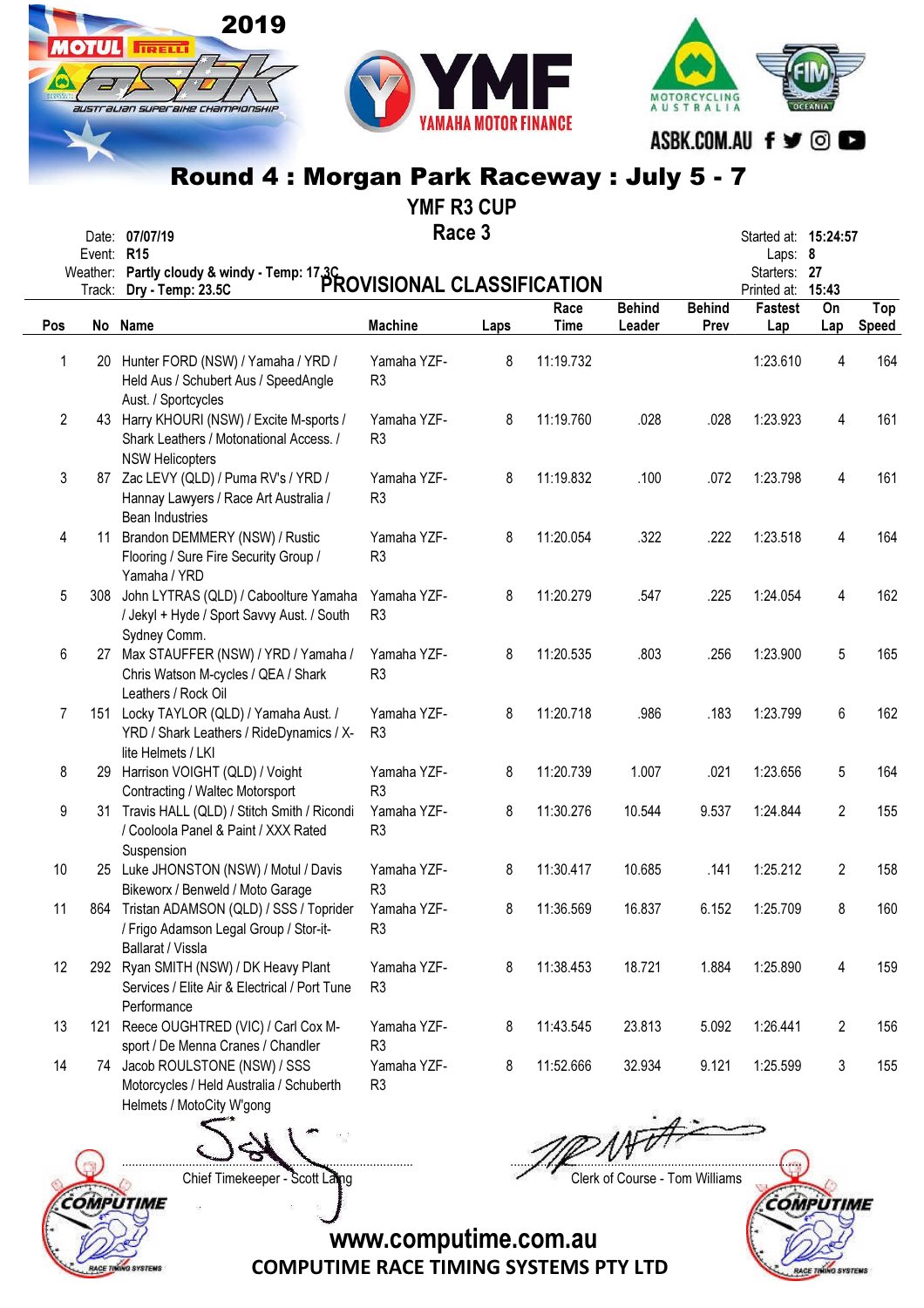



YMF R3 CUP

|            |            |                                                                                                             |                               | <b>YIVIF RJ CUP</b> |                     |                         |                       |                                   |                |                     |
|------------|------------|-------------------------------------------------------------------------------------------------------------|-------------------------------|---------------------|---------------------|-------------------------|-----------------------|-----------------------------------|----------------|---------------------|
|            | Event: R15 | Date: 07/07/19                                                                                              | Race 3                        |                     |                     |                         |                       | Started at: 15:24:57<br>Laps: 8   |                |                     |
|            |            | Weather: Partly cloudy & windy - Temp: 17.3C<br>Testing Day Temp: 23.5C                                     |                               |                     |                     |                         |                       | Starters: 27<br>Printed at: 15:43 |                |                     |
| Pos        |            | No Name                                                                                                     | <b>Machine</b>                | Laps                | Race<br><b>Time</b> | <b>Behind</b><br>Leader | <b>Behind</b><br>Prev | Fastest<br>Lap                    | On<br>Lap      | Top<br><b>Speed</b> |
| 15         | 58         | Mitch KUHNE (QLD) / Shark Leathers /<br>Phresh Ink / Nolan Helmets / Liqui Moly /<br>Moto Products          | Yamaha YZF-<br>R <sub>3</sub> | 8                   | 11:54.307           | 34.575                  | 1.641                 | 1:27.073                          | $\overline{2}$ | 155                 |
| 16         |            | 110 Zak PETTENDY (NSW) / Bikesales.com.au                                                                   | Yamaha YZF-<br>R <sub>3</sub> | 8                   | 11:54.702           | 34.970                  | .395                  | 1:26.757                          | 8              | 156                 |
| 17         |            | 23 Josh HALL (QLD) / Stichsmith / Ricondi /<br>Cooloola Panel & Paint / XXX Rated Susp.<br>/ M-cycles 'R Us | Yamaha YZF-<br>R <sub>3</sub> | 8                   | 11:54.786           | 35.054                  | .084                  | 1:26.615                          | 8              | 156                 |
| 18         |            | 30 Stephany KAPILAWI-JAMES (QLD) /<br>Northstar Yamaha / Big Knobs Crash<br>Slider / HJC / Sidi             | Yamaha YZF-<br>R <sub>3</sub> | 8                   | 11:58.221           | 38.489                  | 3.435                 | 1:27.413                          | $\overline{7}$ | 157                 |
| 19         |            | 355 Laura BROWN (NSW) / WNR / GBRacing /<br>Obvious Signs / Motul / Link / Venhill                          | Yamaha YZF-<br>R <sub>3</sub> | 8                   | 11:58.255           | 38.523                  | .034                  | 1:27.526                          | $\overline{7}$ | 154                 |
| 20         |            | 444 Ryan MOSCARDINI (QLD) / NQ Flooring /<br>Fast Bike Tyres / Forma Boots / Suncity<br>Yamaha / DM Welding | Yamaha YZF-<br>R <sub>3</sub> | 8                   | 12:06.099           | 46.367                  | 7.844                 | 1:29.330                          | 4              | 150                 |
| 21         |            | 17 Hunter DIPLOCK (NSW) / Maitland<br>Motorcycles / Diplock Racing                                          | Yamaha YZF-<br>R <sub>3</sub> | 8                   | 12:19.096           | 59.364                  | 12.997                | 1:30.633                          | 4              | 152                 |
| 22         |            | 40 Jeremy CZMOK (VIC) / Dindins Pet Food                                                                    | Yamaha YZF-<br>R <sub>3</sub> | 8                   | 12:19.287           | 59.555                  | .191                  | 1:30.875                          | $\overline{7}$ | 149                 |
| 23         |            | 14 Sarah FAIRBROTHER (QLD) / The<br>Motorcycle Sportsmen of Qld                                             | Yamaha YZF-<br>R <sub>3</sub> | 8                   | 12:19.331           | 59.599                  | .044                  | 1:31.010                          | 7              | 150                 |
| 24         |            | 12 John BLENKIN (NSW)                                                                                       | Yamaha YZF-<br>R <sub>3</sub> | 8                   | 12:33.736           | 1:14.004                | 14.405                | 1:27.744                          | 7              | 153                 |
| 25         | 91         | Josh ANDREWS (NSW)                                                                                          | Yamaha YZF-<br>R <sub>3</sub> | 8                   | 12:37.741           | 1:18.009                | 4.005                 | 1:31.231                          | $\overline{2}$ | 148                 |
| <b>DNF</b> |            | 42 Kyle O'CONNELL (QLD) / Rustic Flooring<br>/ Sure Fire Security Group / YRD /<br>Yamaha                   | Yamaha YZF-<br>R <sub>3</sub> | 7                   | 10:10.475           | 1 Lap                   |                       | 1:25.681                          | 3              | 157                 |
| <b>DNF</b> |            | 46 Lachlan O'BRIEN (NT) / Territory 3 Racing                                                                | Yamaha YZF-                   | 4                   | 6:42.180            | 4 Laps                  |                       | 1:33.930                          | 2              | 144                 |

COMPUTIME RACE TIMING SYSTEMS PTY LTD www.computime.com.au

Fastest Lap was 1:23.518 by Brandon DEMMERY (NSW)

Current race lap record for R3 class - 1:23.460 by Zac LEVY (QLD) on a Yamaha YZF-R3 set on 18/08/18

The results are provisional until the end of the time limit for protests and appeals.

/ Airoh Helmets / TERRA / Motorsports NT R3

2019

**TRELL** 

IUSTI aLIAN SUPER BIHE CHAMPIONSHI.

....................................................................................... .......................................................................................



Chief Timekeeper - Scott Laing Chief Timekeeper - Scott Laing

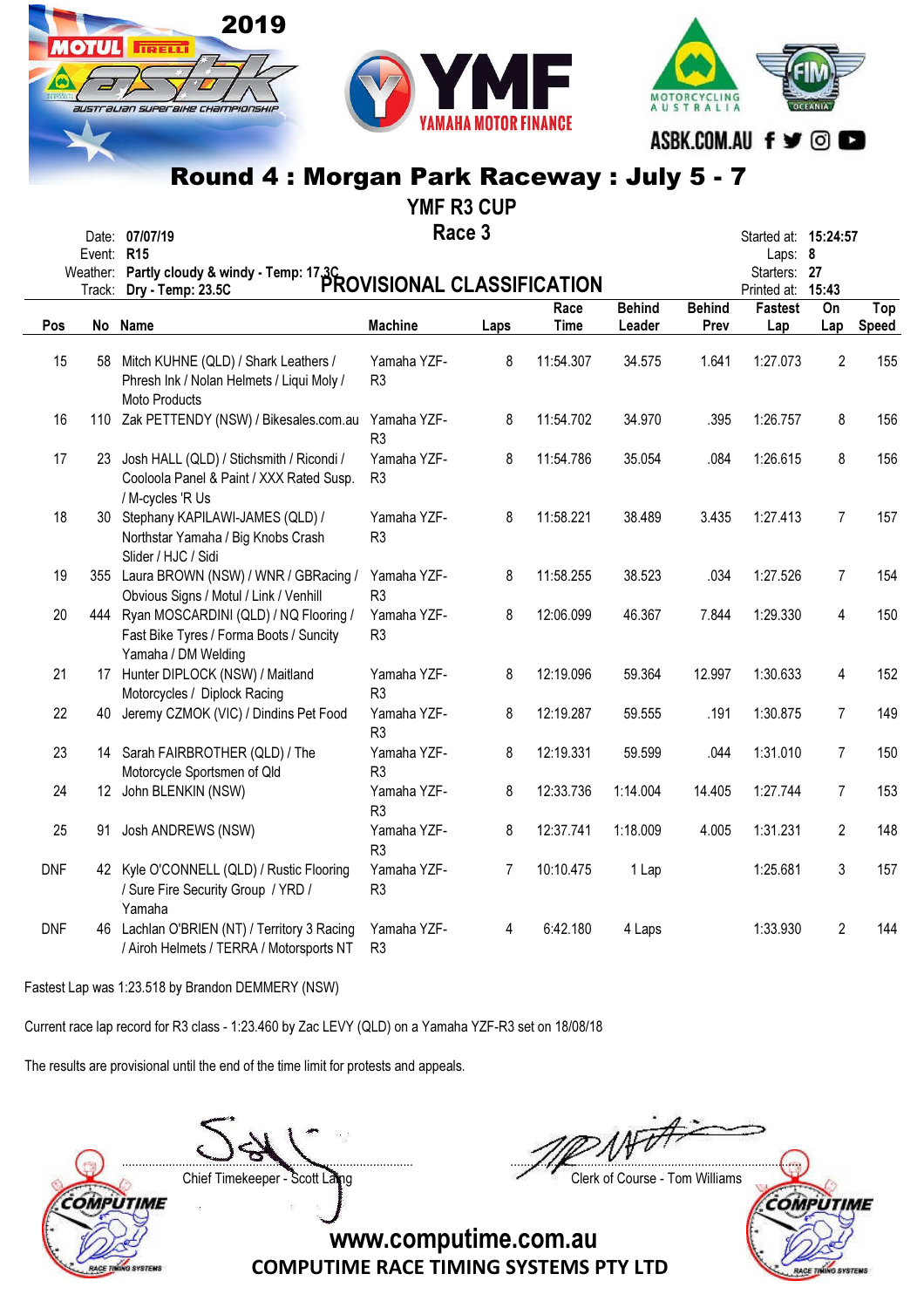

YMF R3 CUP

|              | Date: 07/07/19                               | Race 3                       | Started at: 15:24:57 |  |
|--------------|----------------------------------------------|------------------------------|----------------------|--|
| Event: $R15$ |                                              |                              | Laps: $8$            |  |
|              | Weather: Partly cloudy & windy - Temp: 17.3C |                              | Starters: 27         |  |
|              | Track: Dry - Temp: 23.5C                     | <b>PROVISIONAL LAP TIMES</b> | Printed at: 15:43    |  |
|              |                                              |                              |                      |  |

| No  | Name                          | Lap 1    | Lap <sub>2</sub>                                               | Lap <sub>3</sub> | Lap <sub>4</sub> | Lap <sub>5</sub> | Lap <sub>6</sub>                                           | Lap <sub>7</sub>                                                        | Lap <sub>8</sub> |
|-----|-------------------------------|----------|----------------------------------------------------------------|------------------|------------------|------------------|------------------------------------------------------------|-------------------------------------------------------------------------|------------------|
| 11  | Brandon DEMMERY (NSW)         | 1:30.277 |                                                                |                  |                  |                  |                                                            | 1:25.309  1:24.986  1:23.518  1:23.529  1:24.143  1:24.442  1:23.850    |                  |
| 12  | John BLENKIN (NSW)            | 1:36.988 |                                                                |                  |                  |                  |                                                            | 1:29.683 1:28.765 1:28.284 1:28.183 1:28.833 1:27.744 2:05.256          |                  |
| 14  | Sarah FAIRBROTHER (QLD)       | 1:39.235 |                                                                |                  |                  |                  | 1:31.117  1:31.425  1:31.286  1:31.463  1:31.410  1:31.010 |                                                                         | 1:32.385         |
| 17  | Hunter DIPLOCK (NSW)          |          | 1:39.780 1:31.496 1:31.138 1:30.633 1:30.906 1:31.407 1:31.084 |                  |                  |                  |                                                            |                                                                         | 1:32.652         |
| 20  | Hunter FORD (NSW)             |          |                                                                |                  |                  |                  |                                                            | 1:29.553 1:25.333 1:24.022 1:23.610 1:24.288 1:24.444 1:24.845 1:23.637 |                  |
| 23  | Josh HALL (QLD)               |          |                                                                |                  |                  |                  |                                                            | 1:35.802 1:28.449 1:28.722 1:29.380 1:28.998 1:28.904 1:27.916 1:26.615 |                  |
| 25  | Luke JHONSTON (NSW)           |          | 1:31.300  1:25.212  1:25.318  1:25.542  1:25.663  1:26.000     |                  |                  |                  |                                                            | 1:25.783                                                                | 1:25.599         |
| 27  | Max STAUFFER (NSW)            |          | 1:29.634 1:25.088 1:24.496 1:24.345 1:23.900 1:24.266 1:24.540 |                  |                  |                  |                                                            |                                                                         | 1:24.266         |
| 29  | Harrison VOIGHT (QLD)         | 1:29.983 | 1:25.019  1:24.324  1:23.856  1:23.656  1:24.115  1:25.691     |                  |                  |                  |                                                            |                                                                         | 1:24.095         |
|     | Stephany KAPILAWI-JAMES (QLD) | 1:38.039 |                                                                |                  |                  |                  | 1:29.640 1:29.228 1:29.174 1:28.864 1:28.067 1:27.413      |                                                                         | 1:27.796         |
| 31  | Travis HALL (QLD)             |          |                                                                |                  |                  |                  |                                                            | 1:32.031 1:24.844 1:25.126 1:25.154 1:25.993 1:25.671 1:26.141 1:25.316 |                  |
| 40  | Jeremy CZMOK (VIC)            | 1:39.090 | 1:31.207 1:31.391                                              |                  |                  |                  |                                                            | 1:31.279 1:31.457 1:31.430 1:30.875 1:32.558                            |                  |
| 42  | Kyle O'CONNELL (QLD)          | 1:34.288 | 1:26.232 1:25.681                                              |                  |                  |                  | 1:25.985 1:26.364 1:25.938 1:25.987                        |                                                                         |                  |
|     | 43 Harry KHOURI (NSW)         |          |                                                                |                  |                  |                  |                                                            | 1:29.735 1:25.013 1:24.240 1:23.923 1:23.923 1:24.041 1:24.762 1:24.123 |                  |
| 46  | Lachlan O'BRIEN (NT)          |          | 1:42.478 1:33.930 1:34.524 1:51.248                            |                  |                  |                  |                                                            |                                                                         |                  |
| 58  | Mitch KUHNE (QLD)             |          | 1:33.964 1:27.073                                              | 1:27.507         |                  |                  |                                                            | 1:29.560  1:28.247  1:28.111  1:29.976  1:29.869                        |                  |
| 74  | Jacob ROULSTONE (NSW)         | 1:32.520 | 1:25.715 1:25.599                                              |                  |                  |                  |                                                            | 1:26.325 1:34.866 1:26.548 1:30.027 1:31.066                            |                  |
| 87  | Zac LEVY (QLD)                | 1:30.895 | 1:24.587                                                       |                  |                  |                  |                                                            | 1:24.119  1:23.798  1:23.895  1:24.262  1:24.464  1:23.812              |                  |
| 91  | Josh ANDREWS (NSW)            |          | 1:40.357 1:31.231                                              |                  |                  |                  |                                                            | 1:32.355  1:33.715  1:34.971  1:35.428  1:35.122  1:34.562              |                  |
|     | 110 Zak PETTENDY (NSW)        |          | 1:37.172 1:29.237                                              | 1:28.853         |                  |                  |                                                            | 1:28.172 1:28.421 1:28.407 1:27.683 1:26.757                            |                  |
| 121 | Reece OUGHTRED (VIC)          |          | 1:35.094 1:26.441                                              |                  |                  |                  |                                                            | 1:26.717  1:26.472  1:27.256  1:26.913  1:27.261  1:27.391              |                  |
| 151 | Locky TAYLOR (QLD)            |          | 1:29.824 1:25.426                                              | 1:25.194         |                  |                  |                                                            | 1:24.162 1:24.263 1:23.799 1:23.917 1:24.133                            |                  |
|     | 292 Ryan SMITH (NSW)          | 1:34.027 | 1:26.344                                                       | 1:26.284         |                  |                  |                                                            | 1:25.890 1:26.002 1:26.624 1:26.198 1:27.084                            |                  |
|     | 308 John LYTRAS (QLD)         | 1:29.528 | 1:25.164                                                       |                  |                  |                  |                                                            | 1:24.242 1:24.054 1:24.132 1:24.285 1:24.289 1:24.585                   |                  |
|     | 355 Laura BROWN (NSW)         | 1:39.058 | 1:29.069                                                       | 1:28.881         |                  |                  |                                                            | 1:28.873 1:28.787 1:28.028 1:27.526 1:28.033                            |                  |
|     | 444 Ryan MOSCARDINI (QLD)     |          | 1:39.211 1:29.977                                              | 1:29.549         |                  |                  |                                                            | 1:29.330 1:29.396 1:29.429 1:29.446 1:29.761                            |                  |
|     | 864 Tristan ADAMSON (QLD)     |          | 1:33.541 1:26.669                                              | 1:26.099         |                  |                  |                                                            | 1:26.256 1:26.232 1:26.166 1:25.897 1:25.709                            |                  |
|     |                               |          |                                                                |                  |                  |                  |                                                            |                                                                         |                  |

The results are provisional until the end of the time limit for protests and appeals.

**COMPUTIME** ACE TIN **VO SYSTEM** 

....................................................................................... ....................................................................................... Chief Timekeeper - Scott Laing Chief Timekeeper - Scott Laing



www.computime.com.au

COMPUTIME RACE TIMING SYSTEMS PTY LTD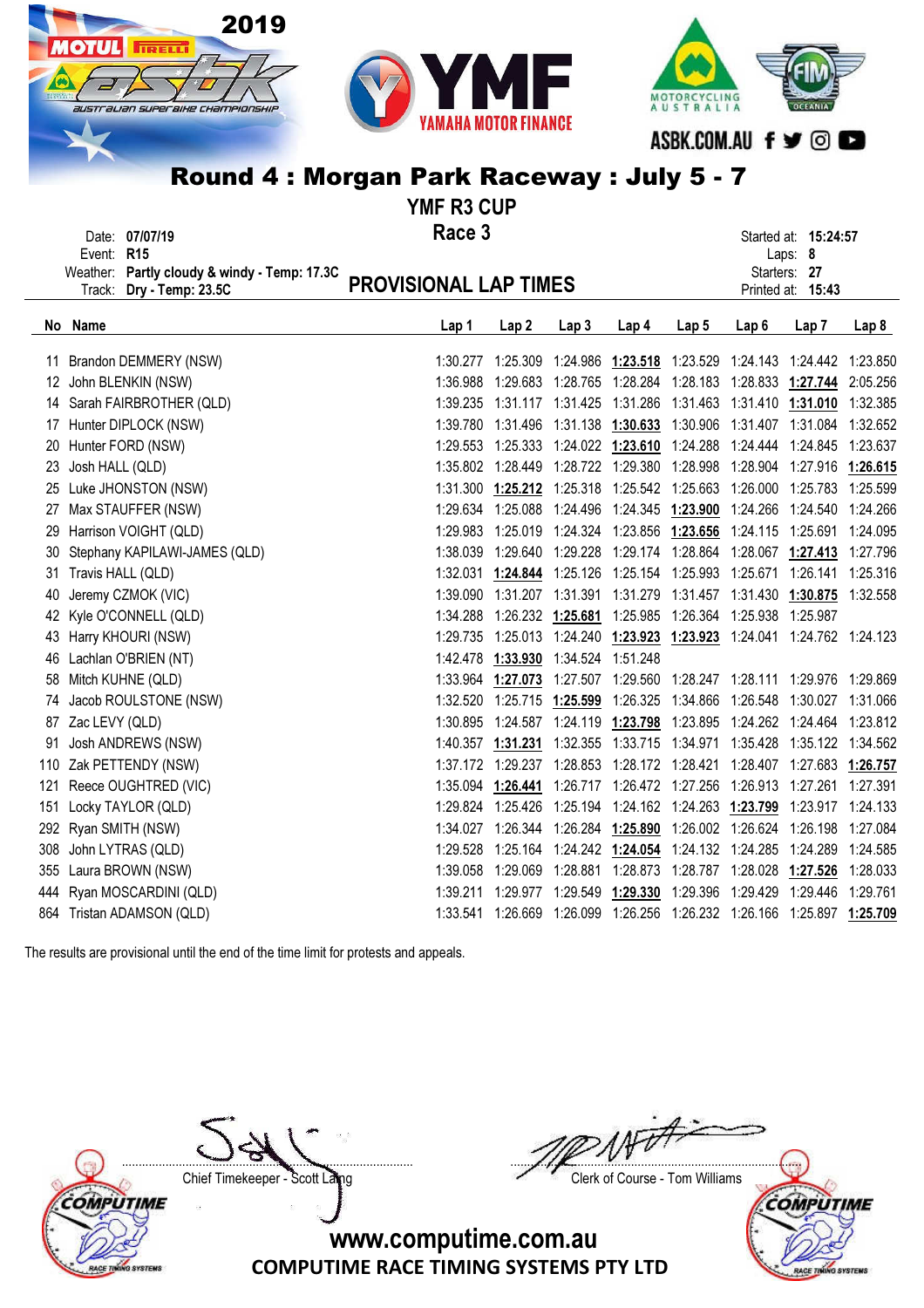# australian superaike championskir

2019

**MOTUL** FRELL

MOTORCYCLING<br>AUSTRALIA ASBK.COM.AU f y ©

### Round 4 : Morgan Park Raceway : July 5 - 7

YMF R3 CUP

|     | Date: 07/07/19                    |          |         |          |     | Race 3                                                                  |                             |                               |         | Started at: 15:24:57              |     |
|-----|-----------------------------------|----------|---------|----------|-----|-------------------------------------------------------------------------|-----------------------------|-------------------------------|---------|-----------------------------------|-----|
|     | <b>R15</b><br>Event:              |          |         |          |     |                                                                         |                             |                               |         | Laps: 8                           |     |
|     |                                   |          |         |          |     | Weather: Partly cloudy & windy - Temp: 17.3C<br>PROVISIONAL SPLIT TIMES |                             |                               |         | Starters: 27<br>Printed at: 15:43 |     |
| Lap | Split 1                           | Split 2  | Split 3 | Lap Time | Spd | Lap                                                                     | Split 1                     | Split 2                       | Split 3 | Lap Time                          | Spd |
|     | 11 Brandon DEMMERY (NSW) (4th)    |          |         |          |     | 6                                                                       | 31.431                      | 31.791                        | 28.185  | 1:31.407                          | 147 |
|     | 34.654                            | 29.548   | 26.075  | 1:30.277 | 79  | $\overline{7}$                                                          | 31.366                      | 31.726                        | 27.992  | 1:31.084                          | 149 |
|     | $\overline{2}$<br>29.364          | 30.204   | 25.741  | 1:25.309 | 160 | 8                                                                       | 31.637                      | 32.626                        | 28.389  | 1:32.652                          | 147 |
|     | 3<br>29.500                       | 29.200   | 26.286  | 1:24.986 | 159 |                                                                         |                             |                               |         |                                   |     |
|     | 28.733<br>4                       | 29.267   | 25.518  | 1:23.518 | 161 |                                                                         | 20 Hunter FORD (NSW) (1st)  |                               |         |                                   |     |
|     | 5<br>28.593                       | 29.088   | 25.848  | 1:23.529 | 160 | 1                                                                       | 33.551                      | 29.661                        | 26.341  | 1:29.553                          | 72  |
|     | 29.007<br>6                       | 29.495   | 25.641  | 1:24.143 | 164 | 2                                                                       | 29.595                      | 29.703                        | 26.035  | 1:25.333                          | 157 |
|     | $\overline{7}$<br>28.990          | 29.430   | 26.022  | 1:24.442 | 162 | 3                                                                       | 28.839                      | 29.228                        | 25.955  | 1:24.022                          | 160 |
|     | 8<br>28.841                       | 29.189   | 25.820  | 1:23.850 | 162 | 4                                                                       | 28.571                      | 29.217                        | 25.822  | 1:23.610                          | 156 |
|     |                                   |          |         |          |     | 5                                                                       | 28.669                      | 29.671                        | 25.948  | 1:24.288                          | 154 |
|     | 12 John BLENKIN (NSW) (24th)      |          |         |          |     | 6                                                                       | 29.096                      | 29.144                        | 26.204  | 1:24.444                          | 158 |
|     | 38.350<br>1                       | 31.137   | 27.501  | 1:36.988 | 94  | $\overline{7}$                                                          | 29.073                      | 29.674                        | 26.098  | 1:24.845                          | 159 |
|     | $\overline{2}$<br>30.645          | 31.066   | 27.972  | 1:29.683 | 147 | 8                                                                       | 28.580                      | 28.961                        | 26.096  | 1:23.637                          | 164 |
|     | 3<br>30.366                       | 30.971   | 27.428  | 1:28.765 | 148 |                                                                         |                             |                               |         |                                   |     |
|     | 30.276<br>4                       | 30.685   | 27.323  | 1:28.284 | 152 |                                                                         | 23 Josh HALL (QLD) (17th)   |                               |         |                                   |     |
|     | 30.165<br>5                       | 30.674   | 27.344  | 1:28.183 | 151 | 1                                                                       | 38.294                      | 30.622                        | 26.886  | 1:35.802                          | 100 |
|     | 30.606<br>6                       | 30.835   | 27.392  | 1:28.833 | 152 | 2                                                                       | 30.390                      | 30.660                        | 27.399  | 1:28.449                          | 153 |
|     | $\overline{7}$<br>30.073          | 30.547   | 27.124  | 1:27.744 | 152 | 3                                                                       | 30.642                      | 30.777                        | 27.303  | 1:28.722                          | 151 |
|     | 8<br>29.986                       | 1:04.065 | 31.205  | 2:05.256 | 153 | 4                                                                       | 31.319                      | 30.844                        | 27.217  | 1:29.380                          | 151 |
|     |                                   |          |         |          |     | 5                                                                       | 31.011                      | 30.584                        | 27.403  | 1:28.998                          | 150 |
|     | 14 Sarah FAIRBROTHER (QLD) (23th) |          |         |          |     | 6                                                                       | 30.978                      | 30.723                        | 27.203  | 1:28.904                          | 152 |
|     | 39.479<br>1                       | 31.748   | 28.008  | 1:39.235 | 102 | $\overline{7}$                                                          | 30.278                      | 30.259                        | 27.379  | 1:27.916                          | 153 |
|     | $\overline{2}$<br>31.559          | 31.341   | 28.217  | 1:31.117 | 149 | 8                                                                       | 29.817                      | 29.992                        | 26.806  | 1:26.615                          | 156 |
|     | 3<br>31.439                       | 31.469   | 28.517  | 1:31.425 | 148 |                                                                         |                             |                               |         |                                   |     |
|     | 31.397<br>4                       | 31.397   | 28.492  | 1:31.286 | 142 |                                                                         |                             | 25 Luke JHONSTON (NSW) (10th) |         |                                   |     |
|     | 5<br>31.505                       | 31.466   | 28.492  | 1:31.463 | 147 | 1                                                                       | 35.328                      | 29.442                        | 26.530  | 1:31.300                          | 88  |
|     | 31.229<br>6                       | 31.810   | 28.371  | 1:31.410 | 145 | 2                                                                       | 29.196                      | 29.430                        | 26.586  | 1:25.212                          | 158 |
|     | 7<br>31.206                       | 31.670   | 28.134  | 1:31.010 | 149 | 3                                                                       | 29.254                      | 29.499                        | 26.565  | 1:25.318                          | 158 |
|     | 8<br>31.510                       | 32.705   | 28.170  | 1:32.385 | 150 | 4                                                                       | 29.333                      | 29.522                        | 26.687  | 1:25.542                          | 157 |
|     |                                   |          |         |          |     | 5                                                                       | 29.209                      | 29.629                        | 26.825  | 1:25.663                          | 158 |
|     | 17 Hunter DIPLOCK (NSW) (21th)    |          |         |          |     | 6                                                                       | 29.389                      | 29.929                        | 26.682  | 1:26.000                          | 155 |
|     | 40.054                            | 31.678   | 28.048  | 1:39.780 | 103 | 7                                                                       | 29.234                      | 29.611                        | 26.938  | 1:25.783                          | 157 |
|     | $\sqrt{2}$<br>31.738              | 31.800   | 27.958  | 1:31.496 | 152 | 8                                                                       | 29.369                      | 29.807                        | 26.423  | 1:25.599                          | 154 |
|     | 3<br>31.593                       | 31.531   | 28.014  | 1:31.138 | 149 |                                                                         |                             |                               |         |                                   |     |
|     | 4<br>31.441                       | 31.213   | 27.979  | 1:30.633 | 150 |                                                                         | 27 Max STAUFFER (NSW) (6th) |                               |         |                                   |     |
|     | 5<br>31.341                       | 31.428   | 28.137  | 1:30.906 | 148 | $\mathbf{1}$                                                            | 33.940                      | 29.401                        | 26.293  | 1:29.634                          | 75  |

COMPUTIME RACE TINING SYSTEMS

....................................................................................... .......................................................................................

Chief Timekeeper - Scott Laing Chief Timekeeper - Scott Laing

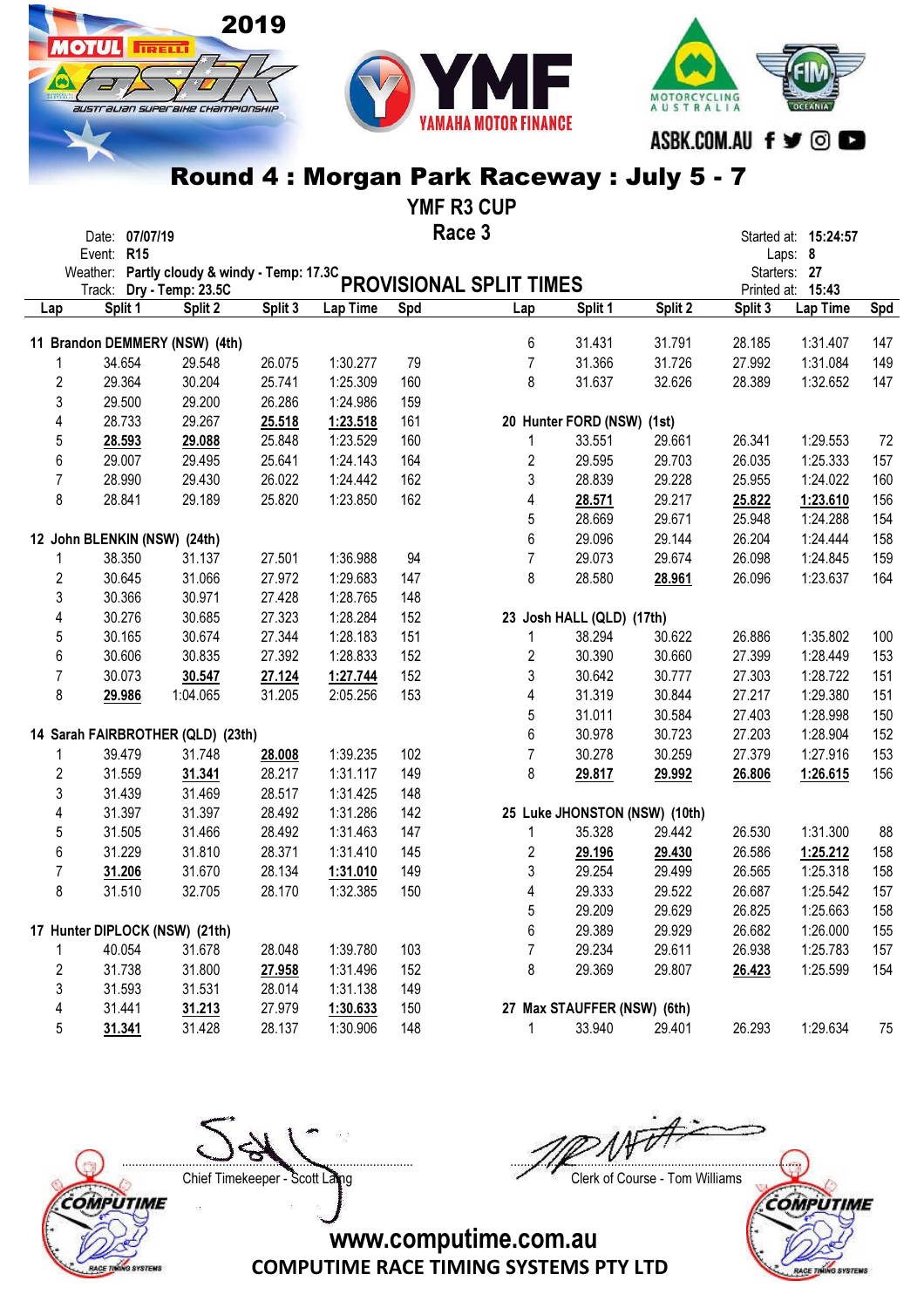2019

**OTUL** 

**TRELL** 

australian superaike championskir

YMF R3 CUP

|                | Date: 07/07/19<br>Event: R15            |         |         |          |     | Race 3                                                                  |                               |         |         | Started at: 15:24:57<br>Laps: 8   |     |
|----------------|-----------------------------------------|---------|---------|----------|-----|-------------------------------------------------------------------------|-------------------------------|---------|---------|-----------------------------------|-----|
|                |                                         |         |         |          |     | Weather: Partly cloudy & windy - Temp: 17.3C<br>PROVISIONAL SPLIT TIMES |                               |         |         | Starters: 27<br>Printed at: 15:43 |     |
| Lap            | Split 1                                 | Split 2 | Split 3 | Lap Time | Spd | Lap                                                                     | Split 1                       | Split 2 | Split 3 | Lap Time                          | Spd |
| 2              | 29.353                                  | 29.573  | 26.162  | 1:25.088 | 161 | 8                                                                       | 29.363                        | 29.729  | 26.224  | 1:25.316                          | 153 |
| 3              | 29.542                                  | 29.103  | 25.851  | 1:24.496 | 152 |                                                                         |                               |         |         |                                   |     |
| 4              | 29.440                                  | 29.008  | 25.897  | 1:24.345 | 162 |                                                                         | 40 Jeremy CZMOK (VIC) (22th)  |         |         |                                   |     |
| 5              | 28.870                                  | 29.082  | 25.948  | 1:23.900 | 162 | 1                                                                       | 38.957                        | 31.977  | 28.156  | 1:39.090                          | 97  |
| 6              | 29.046                                  | 29.476  | 25.744  | 1:24.266 | 163 | 2                                                                       | 31.535                        | 31.393  | 28.279  | 1:31.207                          | 145 |
| $\overline{7}$ | 29.198                                  | 29.372  | 25.970  | 1:24.540 | 163 | 3                                                                       | 31.367                        | 31.490  | 28.534  | 1:31.391                          | 144 |
| 8              | 29.067                                  | 29.252  | 25.947  | 1:24.266 | 165 | 4                                                                       | 31.319                        | 31.468  | 28.492  | 1:31.279                          | 145 |
|                |                                         |         |         |          |     | 5                                                                       | 31.287                        | 31.584  | 28.586  | 1:31.457                          | 146 |
|                | 29 Harrison VOIGHT (QLD) (8th)          |         |         |          |     | 6                                                                       | 31.126                        | 31.809  | 28.495  | 1:31.430                          | 148 |
| 1              | 34.868                                  | 29.136  | 25.979  | 1:29.983 | 86  | $\overline{7}$                                                          | 31.048                        | 31.747  | 28.080  | 1:30.875                          | 149 |
| 2              | 29.304                                  | 29.831  | 25.884  | 1:25.019 | 164 | 8                                                                       | 31.491                        | 32.495  | 28.572  | 1:32.558                          | 149 |
| 3              | 29.478                                  | 29.074  | 25.772  | 1:24.324 | 159 |                                                                         |                               |         |         |                                   |     |
| 4              | 28.885                                  | 29.298  | 25.673  | 1:23.856 | 164 |                                                                         | 42 Kyle O'CONNELL (QLD) (DNF) |         |         |                                   |     |
| 5              | 28.546                                  | 29.260  | 25.850  | 1:23.656 | 163 | 1                                                                       | 37.684                        | 30.506  | 26.098  | 1:34.288                          | 106 |
| 6              | 28.652                                  | 29.478  | 25.985  | 1:24.115 | 161 | 2                                                                       | 29.882                        | 30.083  | 26.267  | 1:26.232                          | 157 |
| $\overline{7}$ | 29.107                                  | 29.430  | 27.154  | 1:25.691 | 161 | 3                                                                       | 29.513                        | 29.674  | 26.494  | 1:25.681                          | 155 |
| 8              | 29.174                                  | 29.204  | 25.717  | 1:24.095 | 141 | 4                                                                       | 29.499                        | 30.302  | 26.184  | 1:25.985                          | 153 |
|                |                                         |         |         |          |     | 5                                                                       | 29.295                        | 30.340  | 26.729  | 1:26.364                          | 153 |
|                | 30 Stephany KAPILAWI-JAMES (QLD) (18th) |         |         |          |     | 6                                                                       | 29.361                        | 30.300  | 26.277  | 1:25.938                          | 152 |
| 1              | 39.167                                  | 30.874  | 27.998  | 1:38.039 | 101 | $\overline{7}$                                                          |                               | 30.263  | 26.578  | 1:25.987                          | 152 |
|                | 30.716                                  | 30.884  | 28.040  | 1:29.640 |     |                                                                         | 29.146                        |         |         |                                   |     |
| 2<br>3         | 30.762                                  | 30.709  |         |          | 151 |                                                                         |                               |         |         |                                   |     |
|                |                                         |         | 27.757  | 1:29.228 | 151 |                                                                         | 43 Harry KHOURI (NSW) (2nd)   |         |         |                                   |     |
| 4              | 31.467                                  | 30.403  | 27.304  | 1:29.174 | 152 | 1                                                                       | 34.095                        | 29.475  | 26.165  | 1:29.735                          | 77  |
| 5              | 30.550                                  | 30.674  | 27.640  | 1:28.864 | 155 | 2                                                                       | 29.121                        | 29.559  | 26.333  | 1:25.013                          | 161 |
| 6              | 30.493                                  | 30.376  | 27.198  | 1:28.067 | 155 | 3                                                                       | 29.153                        | 29.161  | 25.926  | 1:24.240                          | 151 |
| $\overline{7}$ | 30.117                                  | 30.170  | 27.126  | 1:27.413 | 156 | 4                                                                       | 28.905                        | 29.233  | 25.785  | 1:23.923                          | 160 |
| 8              | 29.940                                  | 30.428  | 27.428  | 1:27.796 | 157 | 5                                                                       | 28.503                        | 29.365  | 26.055  | 1:23.923                          | 158 |
|                |                                         |         |         |          |     | 6                                                                       | 28.899                        | 29.229  | 25.913  | 1:24.041                          | 155 |
|                | 31 Travis HALL (QLD) (9th)              |         |         |          |     | $\overline{7}$                                                          | 29.062                        | 29.628  | 26.072  | 1:24.762                          | 155 |
| $\mathbf{1}$   | 35.731                                  | 30.189  | 26.111  | 1:32.031 | 85  | 8                                                                       | 28.735                        | 29.175  | 26.213  | 1:24.123                          | 156 |
| 2              | 29.174                                  | 29.654  | 26.016  | 1:24.844 | 152 |                                                                         |                               |         |         |                                   |     |
| 3              | 29.181                                  | 29.619  | 26.326  | 1:25.126 | 155 |                                                                         | 46 Lachlan O'BRIEN (NT) (DNF) |         |         |                                   |     |
| 4              | 29.293                                  | 29.580  | 26.281  | 1:25.154 | 155 | 1                                                                       | 40.940                        | 32.382  | 29.156  | 1:42.478                          | 102 |
| 5              | 29.101                                  | 30.044  | 26.848  | 1:25.993 | 151 | 2                                                                       | 32.416                        | 32.431  | 29.083  | 1:33.930                          | 144 |
| 6              | 29.457                                  | 29.984  | 26.230  | 1:25.671 | 154 | 3                                                                       | 32.594                        | 32.420  | 29.510  | 1:34.524                          | 144 |
| 7              | 28.943                                  | 30.222  | 26.976  | 1:26.141 | 150 | 4                                                                       | 32.300                        | 32.411  | 46.537  | 1:51.248 P                        | 144 |





....................................................................................... ....................................................................................... Chief Timekeeper - Scott Laing Chief Timekeeper - Scott Laing

MOTORCYCLING<br>A U S T R A L I A

ASBK.COM.AU f ♥ © ■



COMPUTIME RACE TIMING SYSTEMS PTY LTD

www.computime.com.au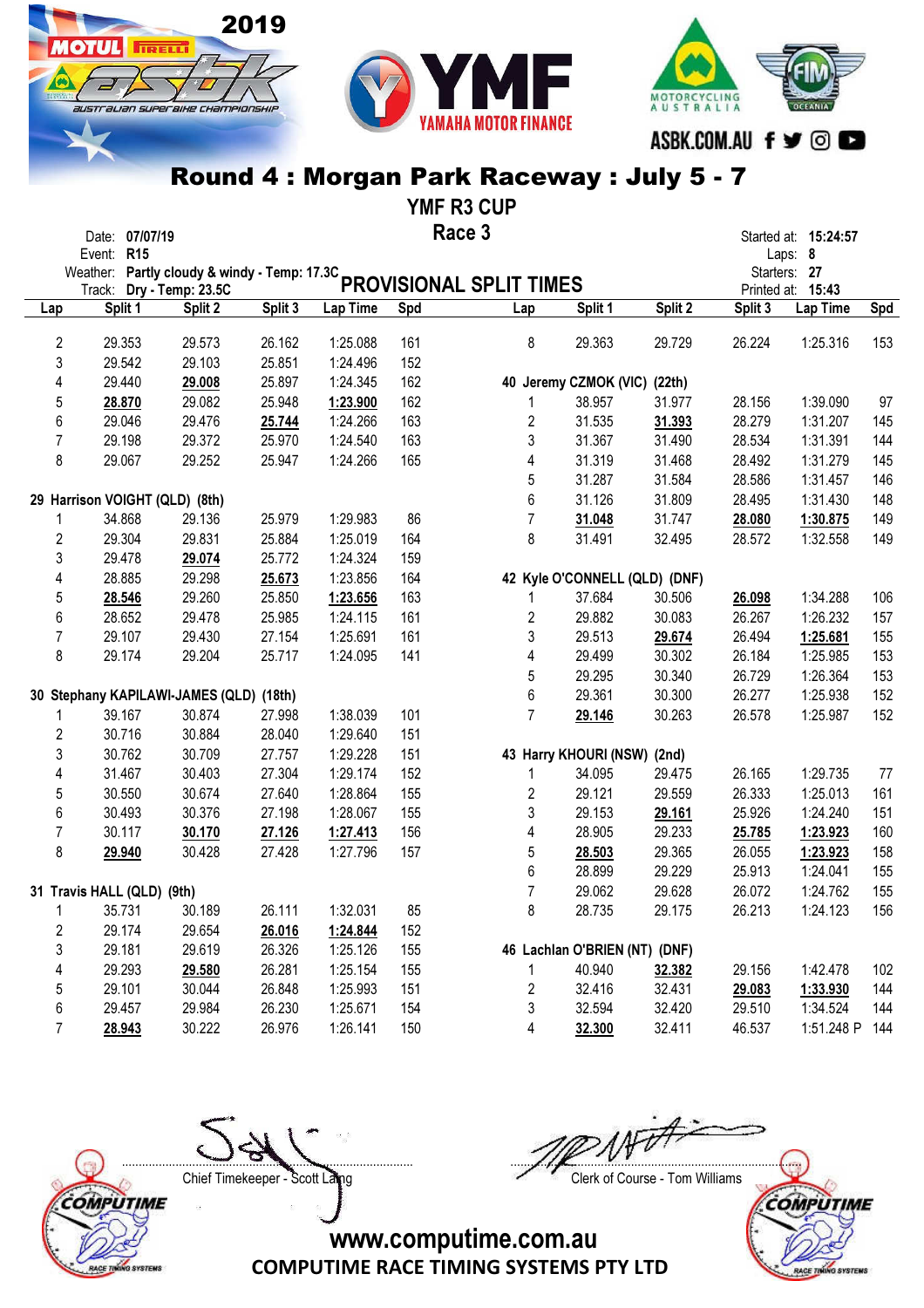

2019

**MOTUL** FIRELLY

australian superaike championskir



### Round 4 : Morgan Park Raceway : July 5 - 7

YMF R3 CUP

|     | Date: 07/07/19              |                                                                         |         |          | Race 3 |                |                               |                                 |         | Started at: 15:24:57 |     |
|-----|-----------------------------|-------------------------------------------------------------------------|---------|----------|--------|----------------|-------------------------------|---------------------------------|---------|----------------------|-----|
|     | Event: R15                  |                                                                         |         |          |        |                |                               |                                 |         | Laps: 8              |     |
|     |                             | Weather: Partly cloudy & windy - Temp: 17.3C<br>PROVISIONAL SPLIT TIMES |         |          |        |                |                               |                                 |         | Starters: 27         |     |
|     |                             |                                                                         |         |          |        |                |                               |                                 |         | Printed at: 15:43    |     |
| Lap | Split 1                     | Split 2                                                                 | Split 3 | Lap Time | Spd    | Lap            | Split 1                       | Split 2                         | Split 3 | Lap Time             | Spd |
|     | 58 Mitch KUHNE (QLD) (15th) |                                                                         |         |          |        | 6              | 32.592                        | 32.498                          | 30.338  | 1:35.428             | 142 |
|     | 36.394                      | 30.428                                                                  | 27.142  | 1:33.964 | 90     | $\overline{7}$ | 32.764                        | 32.641                          | 29.717  | 1:35.122             | 141 |
|     | 2<br>30.110                 | 30.348                                                                  | 26.615  | 1:27.073 | 155    | 8              | 32.461                        | 32.504                          | 29.597  | 1:34.562             | 140 |
|     | 3<br>30.440                 | 30.101                                                                  | 26.966  | 1:27.507 | 154    |                |                               |                                 |         |                      |     |
|     | 31.429<br>4                 | 30.685                                                                  | 27.446  | 1:29.560 | 155    |                | 110 Zak PETTENDY (NSW) (16th) |                                 |         |                      |     |
|     | 30.542<br>5                 | 30.707                                                                  | 26.998  | 1:28.247 | 151    | 1              | 38.057                        | 31.252                          | 27.863  | 1:37.172             | 100 |
|     | 30.134<br>6                 | 30.691                                                                  | 27.286  | 1:28.111 | 152    | 2              | 30.607                        | 30.681                          | 27.949  | 1:29.237             | 152 |
|     | 30.778<br>7                 | 31.653                                                                  | 27.545  | 1:29.976 | 152    | 3              | 30.481                        | 30.946                          | 27.426  | 1:28.853             | 149 |
|     | 8<br>30.906                 | 31.385                                                                  | 27.578  | 1:29.869 | 151    | 4              | 30.543                        | 30.522                          | 27.107  | 1:28.172             | 151 |
|     |                             |                                                                         |         |          |        | 5              | 30.181                        | 30.468                          | 27.772  | 1:28.421             | 152 |
|     |                             | 74 Jacob ROULSTONE (NSW) (14th)                                         |         |          |        | 6              | 30.237                        | 31.104                          | 27.066  | 1:28.407             | 152 |
|     | 35.951                      | 30.077                                                                  | 26.492  | 1:32.520 | 94     | $\overline{7}$ | 29.987                        | 30.576                          | 27.120  | 1:27.683             | 156 |
|     | 2<br>29.122                 | 30.017                                                                  | 26.576  | 1:25.715 | 155    | 8              | 29.605                        | 30.207                          | 26.945  | 1:26.757             | 152 |
|     | 3<br>29.247                 | 29.775                                                                  | 26.577  | 1:25.599 | 152    |                |                               |                                 |         |                      |     |
|     | 29.270<br>4                 | 30.208                                                                  | 26.847  | 1:26.325 | 153    |                |                               | 121 Reece OUGHTRED (VIC) (13th) |         |                      |     |
|     | 37.667<br>5                 | 30.424                                                                  | 26.775  | 1:34.866 | 152    | 1              | 37.844                        | 30.517                          | 26.733  | 1:35.094             | 99  |
|     | 29.485<br>6                 | 30.125                                                                  | 26.938  | 1:26.548 | 152    | 2              | 29.561                        | 30.267                          | 26.613  | 1:26.441             | 156 |
|     | 29.609<br>7                 | 30.218                                                                  | 30.200  | 1:30.027 | 150    | 3              | 29.690                        | 29.917                          | 27.110  | 1:26.717             | 156 |
|     | 8<br>30.570                 | 30.665                                                                  | 29.831  | 1:31.066 | 137    | 4              | 29.691                        | 29.860                          | 26.921  | 1:26.472             | 154 |
|     |                             |                                                                         |         |          |        | 5              | 29.929                        | 30.101                          | 27.226  | 1:27.256             | 153 |
|     | 87 Zac LEVY (QLD) (3rd)     |                                                                         |         |          |        | 6              | 29.606                        | 30.298                          | 27.009  | 1:26.913             | 153 |
|     | 35.376<br>1                 | 29.585                                                                  | 25.934  | 1:30.895 | 83     | $\overline{7}$ | 29.866                        | 30.205                          | 27.190  | 1:27.261             | 153 |
|     | 2<br>28.947                 | 29.692                                                                  | 25.948  | 1:24.587 | 156    | 8              | 29.707                        | 30.187                          | 27.497  | 1:27.391             | 153 |
|     | 3<br>29.163                 | 29.181                                                                  | 25.775  | 1:24.119 | 161    |                |                               |                                 |         |                      |     |
|     | 28.903<br>4                 | 29.073                                                                  | 25.822  | 1:23.798 | 160    |                | 151 Locky TAYLOR (QLD) (7th)  |                                 |         |                      |     |
|     | 5<br>28.573                 | 29.070                                                                  | 26.252  | 1:23.895 | 160    | 1              | 34.495                        | 29.389                          | 25.940  | 1:29.824             | 81  |
|     | 28.936<br>6                 | 29.415                                                                  | 25.911  | 1:24.262 | 161    | 2              | 29.660                        | 29.697                          | 26.069  | 1:25.426             | 162 |
|     | 28.927<br>7                 | 29.311                                                                  | 26.226  | 1:24.464 | 161    | 3              | 29.553                        | 29.412                          | 26.229  | 1:25.194             | 162 |
|     | 8<br>28.832                 | 28.933                                                                  | 26.047  | 1:23.812 | 159    | 4              | 28.908                        | 29.520                          | 25.734  | 1:24.162             | 159 |
|     |                             |                                                                         |         |          |        | 5              | 28.776                        | 29.393                          | 26.094  | 1:24.263             | 160 |
|     |                             | 91 Josh ANDREWS (NSW) (25th)                                            |         |          |        | 6              | 28.802                        | 29.295                          | 25.702  | 1:23.799             | 157 |
|     | 40.416                      | 31.608                                                                  | 28.333  | 1:40.357 | 102    | 7              | 28.784                        | 29.328                          | 25.805  | 1:23.917             | 160 |
|     | 2<br>31.620                 | 31.500                                                                  | 28.111  | 1:31.231 | 148    | 8              | 28.968                        | 29.357                          | 25.808  | 1:24.133             | 162 |
|     | 3<br>32.210                 | 31.556                                                                  | 28.589  | 1:32.355 | 148    |                |                               |                                 |         |                      |     |
|     | 4<br>31.457                 | 32.525                                                                  | 29.733  | 1:33.715 | 145    |                | 292 Ryan SMITH (NSW) (12th)   |                                 |         |                      |     |
|     | 32.522<br>5                 | 32.773                                                                  | 29.676  | 1:34.971 | 142    | 1              | 36.900                        | 30.168                          | 26.959  | 1:34.027             | 95  |



Chief Timekeeper - Scott Laing Chief Timekeeper - Scott Laing

....................................................................................... .......................................................................................

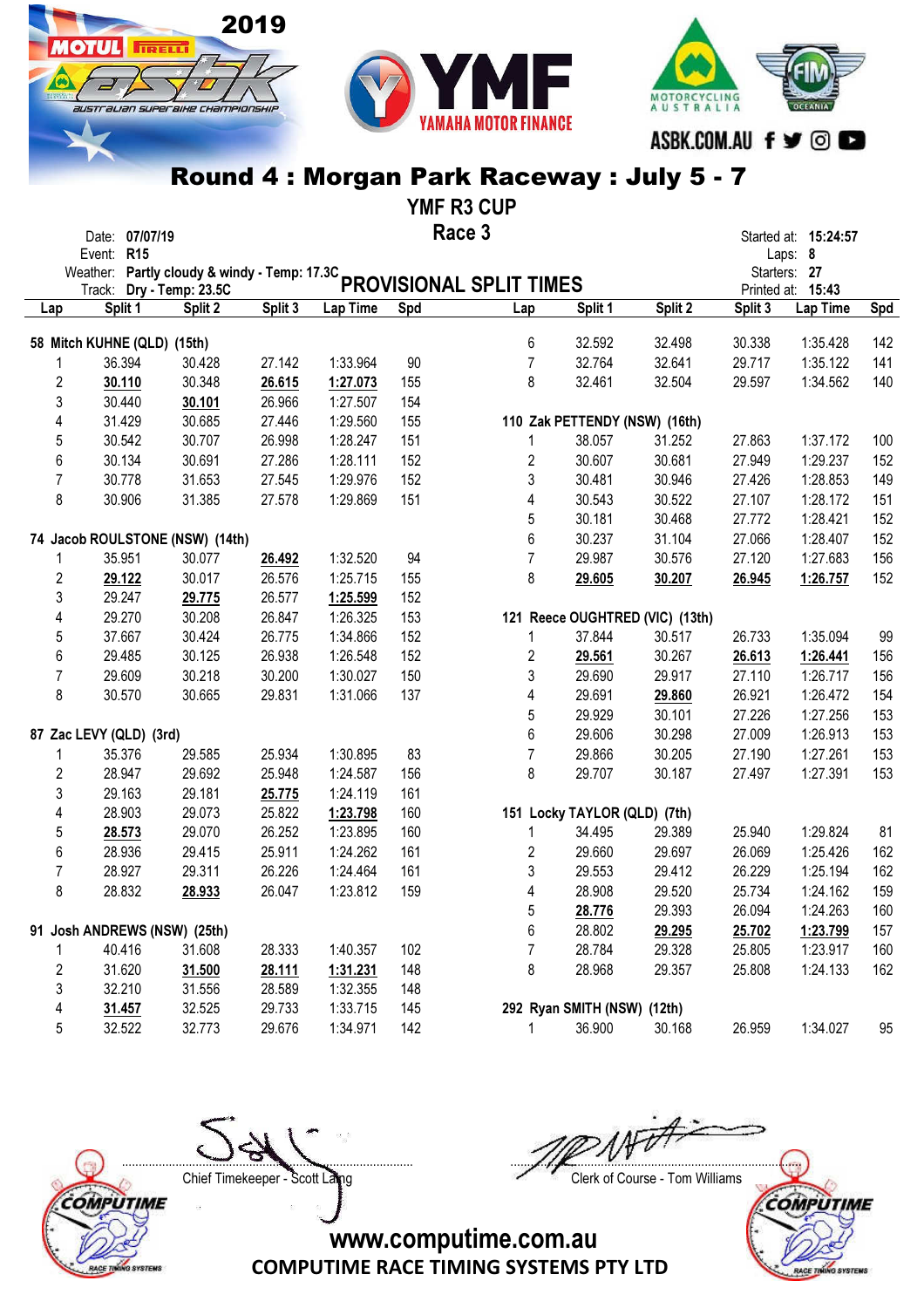YMF R3 CUP

|                | Date: 07/07/19               |                                                          |         |          |     | Race 3                  |         |                                  |         | Started at: 15:24:57              |     |
|----------------|------------------------------|----------------------------------------------------------|---------|----------|-----|-------------------------|---------|----------------------------------|---------|-----------------------------------|-----|
|                | Event: R15                   |                                                          |         |          |     |                         |         |                                  |         | Laps: 8                           |     |
|                | Weather:<br>Track:           | Partly cloudy & windy - Temp: 17.3C<br>Dry - Temp: 23.5C |         |          |     | PROVISIONAL SPLIT TIMES |         |                                  |         | Starters: 27<br>Printed at: 15:43 |     |
| Lap            | Split 1                      | Split 2                                                  | Split 3 | Lap Time | Spd | Lap                     | Split 1 | Split 2                          | Split 3 | Lap Time                          | Spd |
| $\overline{2}$ | 29.726                       | 30.170                                                   | 26.448  | 1:26.344 | 159 | 7                       | 29.925  | 30.457                           | 27.144  | 1:27.526                          | 154 |
| 3              | 29.783                       | 29.957                                                   | 26.544  | 1:26.284 | 157 | 8                       | 29.832  | 30.646                           | 27.555  | 1:28.033                          | 153 |
| 4              | 29.705                       | 29.718                                                   | 26.467  | 1:25.890 | 157 |                         |         |                                  |         |                                   |     |
| 5              | 29.424                       | 29.729                                                   | 26.849  | 1:26.002 | 158 |                         |         | 444 Ryan MOSCARDINI (QLD) (20th) |         |                                   |     |
| 6              | 30.131                       | 29.891                                                   | 26.602  | 1:26.624 | 146 |                         | 39.349  | 31.755                           | 28.107  | 1:39.211                          | 100 |
| $\overline{7}$ | 29.623                       | 29.999                                                   | 26.576  | 1:26.198 | 158 | 2                       | 30.965  | 31.223                           | 27.789  | 1:29.977                          | 150 |
| 8              | 29.645                       | 30.110                                                   | 27.329  | 1:27.084 | 155 | 3                       | 30.611  | 31.156                           | 27.782  | 1:29.549                          | 145 |
|                |                              |                                                          |         |          |     | 4                       | 30.477  | 30.975                           | 27.878  | 1:29.330                          | 145 |
|                | 308 John LYTRAS (QLD) (5th)  |                                                          |         |          |     | 5                       | 30.499  | 31.128                           | 27.769  | 1:29.396                          | 145 |
|                | 33.425                       | 29.656                                                   | 26.447  | 1:29.528 | 70  | 6                       | 30.538  | 31.174                           | 27.717  | 1:29.429                          | 146 |
| $\overline{2}$ | 29.494                       | 29.749                                                   | 25.921  | 1:25.164 | 153 | 7                       | 30.489  | 31.118                           | 27.839  | 1:29.446                          | 145 |
| 3              | 28.854                       | 29.282                                                   | 26.106  | 1:24.242 | 156 | 8                       | 30.514  | 31.280                           | 27.967  | 1:29.761                          | 144 |
|                | 29.077                       | 29.124                                                   | 25.853  | 1:24.054 | 154 |                         |         |                                  |         |                                   |     |
| 4              |                              |                                                          |         |          |     |                         |         |                                  |         |                                   |     |
| 5              | 28.586                       | 29.343                                                   | 26.203  | 1:24.132 | 162 |                         |         | 864 Tristan ADAMSON (QLD) (11th) |         |                                   |     |
| 6              | 28.950                       | 29.543                                                   | 25.792  | 1:24.285 | 161 | 1                       | 36.577  | 30.236                           | 26.728  | 1:33.541                          | 96  |
| 7              | 28.791                       | 29.466                                                   | 26.032  | 1:24.289 | 162 | $\overline{2}$          | 29.538  | 30.247                           | 26.884  | 1:26.669                          | 155 |
| 8              | 28.555                       | 29.342                                                   | 26.688  | 1:24.585 | 161 | 3                       | 29.631  | 29.851                           | 26.617  | 1:26.099                          | 152 |
|                |                              |                                                          |         |          |     | 4                       | 29.778  | 29.906                           | 26.572  | 1:26.256                          | 160 |
|                | 355 Laura BROWN (NSW) (19th) |                                                          |         |          |     | 5                       | 29.831  | 29.889                           | 26.512  | 1:26.232                          | 155 |
| 1              | 39.636                       | 31.417                                                   | 28.005  | 1:39.058 | 109 | 6                       | 29.672  | 29.920                           | 26.574  | 1:26.166                          | 159 |
| $\overline{2}$ | 30.765                       | 30.720                                                   | 27.584  | 1:29.069 | 147 | 7                       | 29.337  | 29.960                           | 26.600  | 1:25.897                          | 156 |
| 3              | 30.513                       | 30.733                                                   | 27.635  | 1:28.881 | 152 | 8                       | 29.380  | 29.938                           | 26.391  | 1:25.709                          | 155 |
| 4              | 30.935                       | 30.713                                                   | 27.225  | 1:28.873 | 153 |                         |         |                                  |         |                                   |     |
| 5              | 30.487                       | 30.811                                                   | 27.489  | 1:28.787 | 152 |                         |         |                                  |         |                                   |     |
| 6              | 30.359                       | 30.611                                                   | 27.058  | 1:28.028 | 153 |                         |         |                                  |         |                                   |     |

The results are provisional until the end of the time limit for protests and appeals.

2019

ЯШ

**TIRELLI** 

austrauan superaixe championskii



....................................................................................... ....................................................................................... Chief Timekeeper - Scott Laing Chief Timekeeper - Scott Laing

MOTORCYCLING<br>AUSTRALIA

ASBK.COM.AU f ♥ © ●

**COMPUTIME SYSTEMS** ACE TI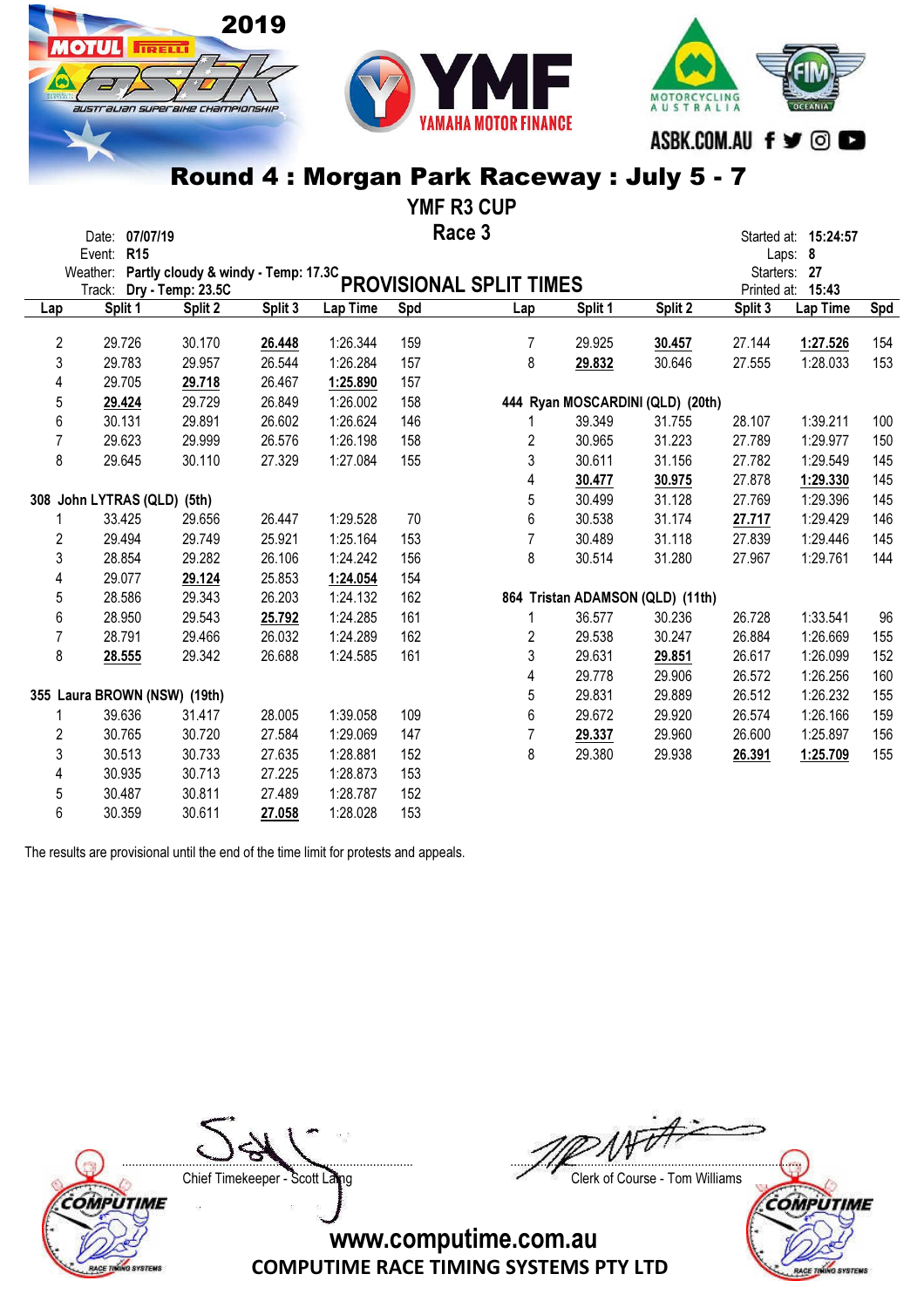### 2019 **IRELL N** MOTORCYCLING<br>AUSTRALIA IUSTralian superaixe championskii ASBK.COM.AU f y @

### Round 4 : Morgan Park Raceway : July 5 - 7

YMF R3 CUP

Race 3 Date: 07/07/19 **Started at: 15:24:57** Started at: 15:24:57

|                | Event: R15<br>Track: Dry - Temp: 23.5C |     | Weather: Partly cloudy & windy - Temp: 17.3C<br>Track: Dry - Temp: 23.5C PROVISIONAL FASTEST LAPS SEQUENCE |                | Laps: $8$<br>Starters: 27<br>Printed at: 15:43 |     |
|----------------|----------------------------------------|-----|------------------------------------------------------------------------------------------------------------|----------------|------------------------------------------------|-----|
|                | Race                                   |     |                                                                                                            |                | <b>Fastest</b>                                 | On  |
| Lap            | <b>Pos</b>                             |     | No Name                                                                                                    | <b>Machine</b> | Lap                                            | Lap |
|                |                                        | 308 | John LYTRAS (QLD)                                                                                          | Yamaha YZF-R3  | 1:29.528                                       |     |
| 2              |                                        | 308 | John LYTRAS (QLD)                                                                                          | Yamaha YZF-R3  | 1:25.164                                       | 2   |
| 2              |                                        | 27  | Max STAUFFER (NSW)                                                                                         | Yamaha YZF-R3  | 1:25.088                                       | 2   |
| 2              |                                        | 43  | Harry KHOURI (NSW)                                                                                         | Yamaha YZF-R3  | 1:25.013                                       | 2   |
| $\overline{2}$ |                                        | 87  | Zac LEVY (QLD)                                                                                             | Yamaha YZF-R3  | 1:24.587                                       | 2   |
| 3              |                                        | 20  | Hunter FORD (NSW)                                                                                          | Yamaha YZF-R3  | 1:24.022                                       | 3   |
| 4              |                                        | 20  | Hunter FORD (NSW)                                                                                          | Yamaha YZF-R3  | 1:23.610                                       | 4   |
| 4              |                                        |     | Brandon DEMMERY (NSW)                                                                                      | Yamaha YZF-R3  | 1:23.518                                       | 4   |

The results are provisional until the end of the time limit for protests and appeals.

*OMPUTIME* ACE TIN **VO SYSTEM** 

....................................................................................... ....................................................................................... Chief Timekeeper - Scott Laing Chief Timekeeper - Scott Laing

**COMPUTIME** 

ACE T

**SYSTEMS**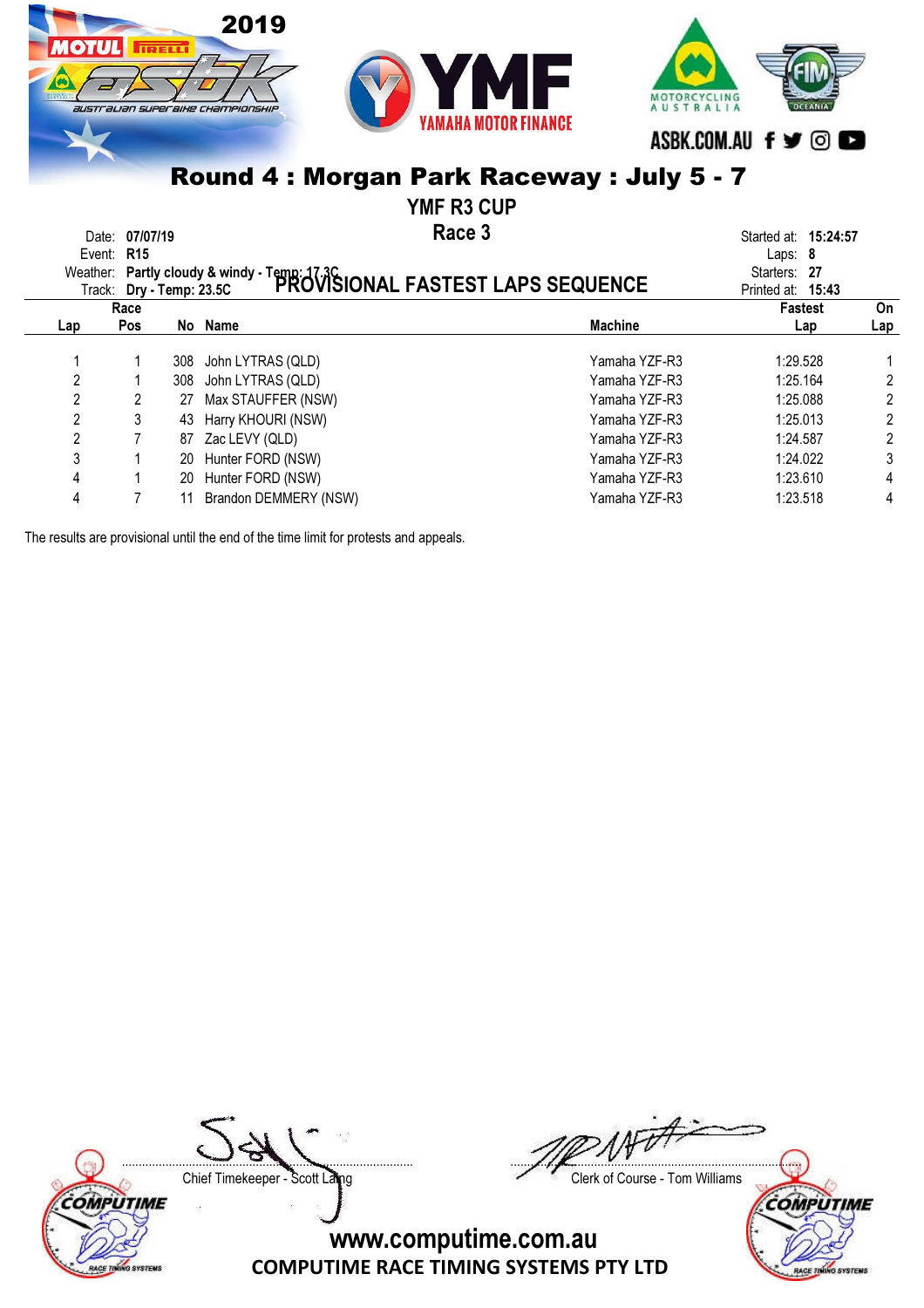# australian superaike championskir

**IOTUL** FIRELLY



### Round 4 : Morgan Park Raceway : July 5 - 7

YMF R3 CUP

|     | Date: 07/07/19   |                          |     |                                              |        |     | Race 3                       |        |     |                  |        |     | Started at: 15:24:57              |        |
|-----|------------------|--------------------------|-----|----------------------------------------------|--------|-----|------------------------------|--------|-----|------------------|--------|-----|-----------------------------------|--------|
|     | Event: R15       |                          |     |                                              |        |     |                              |        |     |                  |        |     | Laps: 8                           |        |
|     |                  | Track: Dry - Temp: 23.5C |     | Weather: Partly cloudy & windy - Temp: 17.3C |        |     | <b>PROVISIONAL LAP SHEET</b> |        |     |                  |        |     | Starters: 27<br>Printed at: 15:43 |        |
| No  | <b>Lap Time</b>  | Gap                      | No  | Lap Time                                     | Gap    | No  | <b>Lap Time</b>              | Gap    | No  | Lap Time         | Gap    | No  | Lap Time                          | Gap    |
|     |                  |                          | 308 | 1:25.164                                     |        | 43  | 1:24.240                     | .080   | 87  | 1:23.798         | .881   | 11  | 1:23.529                          | .813   |
|     | Lap 1            |                          | 27  | 1:25.088                                     | .030   | 27  | 1:24.496                     | .310   | 27  | 1:24.345         | 1.045  | 151 | 1:24.263                          | 2.063  |
| 308 | 1:29.528         |                          | 43  | 1:25.013                                     | .056   | 29  | 1:24.324                     | .418   | 11  | 1:23.518         | 1.572  | 25  | 1:25.663                          | 6.229  |
| 20  | 1:29.553         | .025                     | 20  | 1:25.333                                     | .194   | 87  | 1:24.119                     | .693   | 151 | 1:24.162         | 2.088  | 31  | 1:25.993                          | 6.342  |
| 27  | 1:29.634         | .106                     | 29  | 1:25.019                                     | .310   | 151 | 1:25.194                     | 1.536  | 31  | 1:25.154         | 4.637  | 292 | 1:26.002                          | 11.741 |
| 43  | 1:29.735         | .207                     | 151 | 1:25.426                                     | .558   | 11  | 1:24.986                     | 1.664  | 25  | 1:25.542         | 4.854  | 42  | 1:26.364                          | 11.744 |
| 151 | 1:29.824         | .296                     | 87  | 1:24.587                                     | .790   | 25  | 1:25.318                     | 2.922  | 74  | 1:26.325         | 7.641  | 864 | 1:26.232                          | 11.991 |
| 29  | 1:29.983         | .455                     | 11  | 1:25.309                                     | .894   | 31  | 1:25.126                     | 3.093  | 42  | 1:25.985         | 9.668  | 121 | 1:27.256                          | 15.174 |
| 11  | 1:30.277         | .749                     | 25  | 1:25.212                                     | 1.820  | 74  | 1:25.599                     | 4.926  | 292 | 1:25.890         | 10.027 | 74  | 1:34.866                          | 18.219 |
| 87  | 1:30.895         | 1.367                    | 31  | 1:24.844                                     | 2.183  | 42  | 1:25.681                     | 7.293  | 864 | 1:26.256         | 10.047 | 58  | 1:28.247                          | 19.545 |
| 25  | 1:31.300         | 1.772                    | 74  | 1:25.715                                     | 3.543  | 864 | 1:26.099                     | 7.401  | 121 | 1:26.472         | 12.206 | 23  | 1:28.998                          | 24.545 |
| 31  | 1:32.031         | 2.503                    | 864 | 1:26.669                                     | 5.518  | 292 | 1:26.284                     | 7.747  | 58  | 1:29.560         | 15.586 | 110 | 1:28.421                          | 25.049 |
| 74  | 1:32.520         | 2.992                    | 292 | 1:26.344                                     | 5.679  | 121 | 1:26.717                     | 9.344  | 23  | 1:29.380         | 19.835 | 12  | 1:28.183                          | 25.097 |
| 864 | 1:33.541         | 4.013                    | 42  | 1:26.232                                     | 5.828  | 58  | 1:27.507                     | 9.636  | 110 | 1:28.172         | 20.916 | 355 | 1:28.787                          | 27.862 |
| 58  | 1:33.964         | 4.436                    | 58  | 1:27.073                                     | 6.345  | 23  | 1:28.722                     | 14.065 | 12  | 1:28.284         | 21.202 | 30  | 1:28.864                          | 28.139 |
| 292 | 1:34.027         | 4.499                    | 121 | 1:26.441                                     | 6.843  | 110 | 1:28.853                     | 16.354 | 355 | 1:28.873         | 23.363 | 444 | 1:29.396                          | 30.657 |
| 42  | 1:34.288         | 4.760                    | 23  | 1:28.449                                     | 9.559  | 12  | 1:28.765                     | 16.528 | 30  | 1:29.174         | 23.563 | 17  | 1:30.906                          | 37.147 |
| 121 | 1:35.094         | 5.566                    | 110 | 1:29.237                                     | 11.717 | 30  | 1:29.228                     | 17.999 | 444 | 1:29.330         | 25.549 | 40  | 1:31.457                          | 37.618 |
| 23  | 1:35.802         | 6.274                    | 12  | 1:29.683                                     | 11.979 | 355 | 1:28.881                     | 18.100 | 40  | 1:31.279         | 30.449 | 14  | 1:31.463                          | 37.720 |
| 12  | 1:36.988         | 7.460                    | 30  | 1:29.640                                     | 12.987 | 444 | 1:29.549                     | 19.829 | 17  | 1:30.633         | 30.529 | 91  | 1:34.971                          | 45.823 |
| 110 | 1:37.172         | 7.644                    | 355 | 1:29.069                                     | 13.435 | 40  | 1:31.391                     | 22.780 | 14  | 1:31.286         | 30.545 |     |                                   |        |
| 30  | 1:38.039         | 8.511                    | 444 | 1:29.977                                     | 14.496 | 14  | 1:31.425                     | 22.869 | 91  | 1:33.715         | 35.140 |     | Lap <sub>6</sub>                  |        |
| 355 | 1:39.058         | 9.530                    | 40  | 1:31.207                                     | 15.605 | 17  | 1:31.138                     | 23.506 | 46  | 1:51.248         | 59.662 | 43  | 1:24.041                          |        |
| 40  | 1:39.090         | 9.562                    | 14  | 1:31.117                                     | 15.660 | 91  | 1:32.355                     | 25.035 |     |                  |        | 29  | 1:24.115                          | .078   |
| 444 | 1:39.211         | 9.683                    | 17  | 1:31.496                                     | 16.584 | 46  | 1:34.524                     | 32.024 |     | Lap <sub>5</sub> |        | 20  | 1:24.444                          | .375   |
| 14  | 1:39.235         | 9.707                    | 91  | 1:31.231                                     | 16.896 |     |                              |        | 20  | 1:24.288         |        | 308 | 1:24.285                          | .530   |
| 17  | 1:39.780         | 10.252                   | 46  | 1:33.930                                     | 21.716 |     | Lap 4                        |        | 43  | 1:23.923         | .028   | 87  | 1:24.262                          | .681   |
| 91  | 1:40.357         | 10.829                   |     |                                              |        | 20  | 1:23.610                     |        | 29  | 1:23.656         | .032   | 27  | 1:24.266                          | .854   |
| 46  | 1:42.478         | 12.950                   |     | Lap <sub>3</sub>                             |        | 43  | 1:23.923                     | .393   | 308 | 1:24.132         | .314   | 11  | 1:24.143                          | .887   |
|     |                  |                          | 20  | 1:24.022                                     |        | 308 | 1:24.054                     | .470   | 87  | 1:23.895         | .488   | 151 | 1:23.799                          | 1.793  |
|     | Lap <sub>2</sub> |                          | 308 | 1:24.242                                     | .026   | 29  | 1:23.856                     | .664   | 27  | 1:23.900         | .657   | 31  | 1:25.671                          | 7.944  |

COMPUTIME RACE TINING SYSTEMS

....................................................................................... ....................................................................................... Chief Timekeeper - Scott Laing Chief Timekeeper - Scott Laing

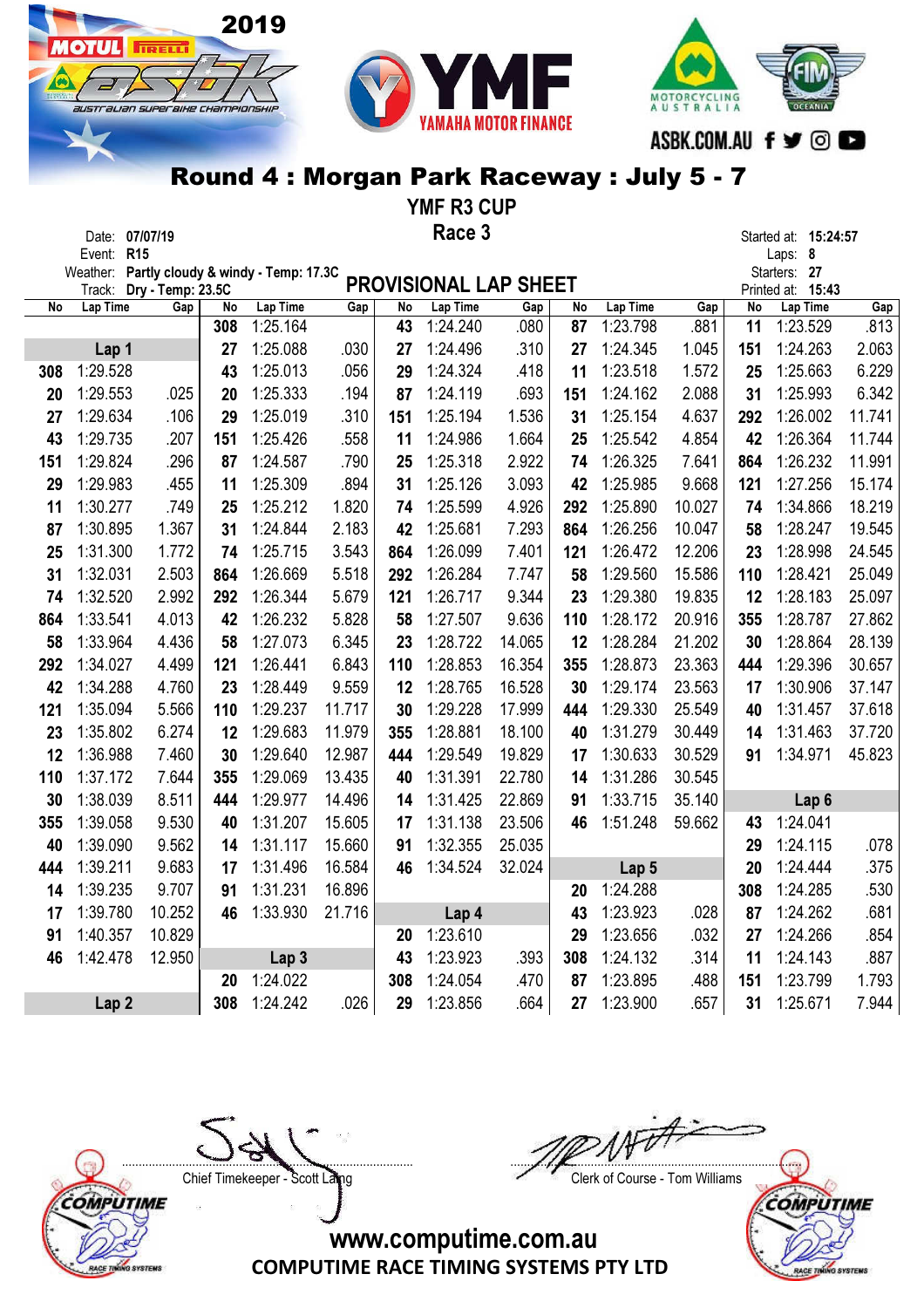

|     | <b>שונוטווט.</b> טווטוו                      |                          |     |                  |        |     |                       |         |  | וט. <b>ב+.</b> טום וסוט           |  |
|-----|----------------------------------------------|--------------------------|-----|------------------|--------|-----|-----------------------|---------|--|-----------------------------------|--|
|     | Event: R15                                   |                          |     |                  |        |     |                       |         |  | Laps: 8                           |  |
|     | Weather: Partly cloudy & windy - Temp: 17.3C | Track: Dry - Temp: 23.5C |     |                  |        |     | PROVISIONAL LAP SHEET |         |  | Starters: 27<br>Printed at: 15:43 |  |
| No  | Lap Time                                     | Gap                      | No  | Lap Time         | Gap    | No  | Lap Time              | Gap     |  |                                   |  |
| 25  | 1:26.000                                     | 8.160                    |     | 292 1:26.198     | 15.732 | 110 | 1:26.757              | 34.970  |  |                                   |  |
| 42  | 1:25.938                                     | 13.613                   | 121 | 1:27.261         | 20.517 | 23  | 1:26.615              | 35.054  |  |                                   |  |
| 864 | 1:26.166                                     | 14.088                   | 74  | 1:30.027         | 25.963 | 30  | 1:27.796              | 38.489  |  |                                   |  |
| 292 | 1:26.624                                     | 14.296                   | 58  | 1:29.976         | 28.801 | 355 | 1:28.033              | 38.523  |  |                                   |  |
| 121 | 1:26.913                                     | 18.018                   | 110 | 1:27.683         | 32.308 | 444 | 1:29.761              | 46.367  |  |                                   |  |
| 74  | 1:26.548                                     | 20.698                   | 23  | 1:27.916         | 32.534 | 17  | 1:32.652              | 59.364  |  |                                   |  |
| 58  | 1:28.111                                     | 23.587                   | 12  | 1:27.744         | 32.843 | 40  | 1:32.558              | 59.555  |  |                                   |  |
| 23  | 1:28.904                                     | 29.380                   | 355 | 1:27.526         | 34.585 | 14  | 1:32.385              | 59.599  |  |                                   |  |
| 110 | 1:28.407                                     | 29.387                   | 30  | 1:27.413         | 34.788 | 12  | 2:05.256              | 1:14.00 |  |                                   |  |
| 12  | 1:28.833                                     | 29.861                   | 444 | 1:29.446         | 40.701 | 91  | 1:34.562              | 1:18.00 |  |                                   |  |
| 355 | 1:28.028                                     | 31.821                   | 17  | 1:31.084         | 50.807 |     |                       |         |  |                                   |  |
| 30  | 1:28.067                                     | 32.137                   | 40  | 1:30.875         | 51.092 |     |                       |         |  |                                   |  |
| 444 | 1:29.429                                     | 36.017                   | 14  | 1:31.010         | 51.309 |     |                       |         |  |                                   |  |
| 17  | 1:31.407                                     | 44.485                   | 91  | 1:35.122 1:07.54 |        |     |                       |         |  |                                   |  |
| 40  | 1:31.430                                     | 44.979                   |     |                  |        |     |                       |         |  |                                   |  |
| 14  | 1:31.410                                     | 45.061                   |     | Lap 8            |        |     |                       |         |  |                                   |  |
| 91  | 1:35.428                                     | 57.182                   | 20  | 1:23.637         |        |     |                       |         |  |                                   |  |
|     |                                              |                          | 43  | 1:24.123         | .028   |     |                       |         |  |                                   |  |
|     | Lap <sub>7</sub>                             |                          | 87  | 1:23.812         | .100   |     |                       |         |  |                                   |  |
| 43  | 1:24.762                                     |                          | 11  | 1:23.850         | .322   |     |                       |         |  |                                   |  |
| 308 | 1:24.289                                     | .057                     | 308 | 1:24.585         | .547   |     |                       |         |  |                                   |  |
| 87  | 1:24.464                                     | .383                     | 27  | 1:24.266         | .803   |     |                       |         |  |                                   |  |
| 20  | 1:24.845                                     | .458                     | 151 | 1:24.133         | .986   |     |                       |         |  |                                   |  |
| 11  | 1:24.442                                     | .567                     | 29  | 1:24.095         | 1.007  |     |                       |         |  |                                   |  |
| 27  | 1:24.540                                     | .632                     | 31  | 1:25.316         | 10.544 |     |                       |         |  |                                   |  |
| 151 | 1:23.917                                     | .948                     | 25  | 1:25.599         | 10.685 |     |                       |         |  |                                   |  |
| 29  | 1:25.691                                     | 1.007                    | 864 | 1:25.709         | 16.837 |     |                       |         |  |                                   |  |
| 25  | 1:25.783                                     | 9.181                    | 292 | 1:27.084         | 18.721 |     |                       |         |  |                                   |  |
| 31  | 1:26.141                                     | 9.323                    | 121 | 1:27.391         | 23.813 |     |                       |         |  |                                   |  |
| 42  | 1:25.987                                     | 14.838                   | 74  | 1:31.066         | 32.934 |     |                       |         |  |                                   |  |
| 864 | 1:25.897                                     | 15.223                   | 58  | 1:29.869         | 34.575 |     |                       |         |  |                                   |  |

The results are provisional until the end of the time limit for protests and appeals.

COMPUTIME

**LACE TINING SYSTEMS** 

....................................................................................... ....................................................................................... Chief Timekeeper - Scott Laing Chief Timekeeper - Scott Laing

COMPUTIME

ACE TI

**SYSTEMS**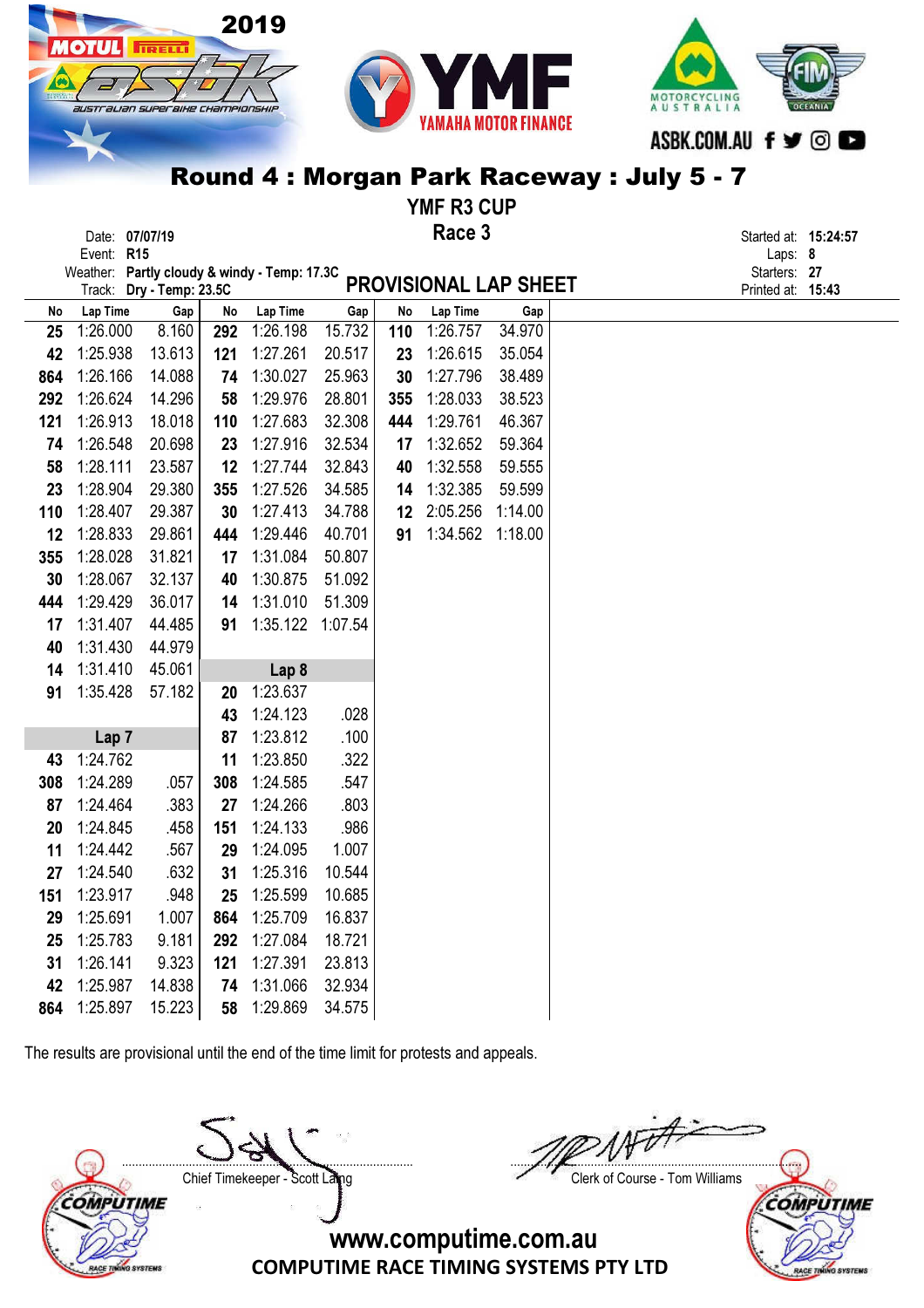#### 2019 777 **TRELL** Y1 M MOTORCYCLING<br>A U S T R A L I A austrauan superaixe championskir ASBK.COM.AU f y @

### Round 4 : Morgan Park Raceway : July 5 - 7

|                 |                                                                |                 |     |                 |     | <b>YMF R3 CUP</b>     |                 |     |                         |                      |
|-----------------|----------------------------------------------------------------|-----------------|-----|-----------------|-----|-----------------------|-----------------|-----|-------------------------|----------------------|
| Event: R15      | Date: 07/07/19<br>Weather: Partly cloudy & windy - Temp: 17.3C |                 |     |                 |     | Race 3                |                 |     | Laps: 8<br>Starters: 27 | Started at: 15:24:57 |
| Track:          | Dry - Temp: 23.5C                                              |                 |     |                 |     | PROVISIONAL LAP CHART |                 |     | Printed at: 15:43       |                      |
| Grid            | 1                                                              | $\mathbf 2$     | 3   | 4               | 5   | 6                     | 7               | 8   |                         |                      |
| 308             | 308                                                            | 308             | 20  | $\overline{20}$ | 20  | 43                    | 43              | 20  |                         |                      |
| $\overline{20}$ | $\overline{20}$                                                | 27              | 308 | 43              | 43  | 29                    | 308             | 43  |                         |                      |
| 27              | 27                                                             | 43              | 43  | 308             | 29  | $\overline{20}$       | 87              | 87  |                         |                      |
| 43              | 43                                                             | $\overline{20}$ | 27  | 29              | 308 | 308                   | $\overline{20}$ | 11  |                         |                      |
| 11              | 151                                                            | 29              | 29  | 87              | 87  | 87                    | 11              | 308 |                         |                      |
| 151             | 29                                                             | 151             | 87  | 27              | 27  | 27                    | 27              | 27  |                         |                      |
| 87              | 11                                                             | 87              | 151 | 11              | 11  | 11                    | 151             | 151 |                         |                      |
| 29              | 87                                                             | 11              | 11  | 151             | 151 | 151                   | 29              | 29  |                         |                      |
| 31              | 25                                                             | 25              | 25  | 31              | 25  | 31                    | 25              | 31  |                         |                      |
| 25              | 31                                                             | 31              | 31  | 25              | 31  | 25                    | 31              | 25  |                         |                      |
| 72              | 74                                                             | 74              | 74  | 74              | 292 | 42                    | 42              | 864 |                         |                      |
| 58              | 864                                                            | 864             | 42  | 42              | 42  | 864                   | 864             | 292 |                         |                      |
| 74              | 58                                                             | 292             | 864 | 292             | 864 | 292                   | 292             | 121 |                         |                      |
| 47              | 292                                                            | 42              | 292 | 864             | 121 | 121                   | 121             | 74  |                         |                      |
| 292             | 42                                                             | 58              | 121 | 121             | 74  | 74                    | 74              | 58  |                         |                      |
| 864             | 121                                                            | 121             | 58  | 58              | 58  | 58                    | 58              | 110 |                         |                      |
| 12              | 23                                                             | 23              | 23  | 23              | 23  | 23                    | 110             | 23  |                         |                      |
| 121             | 12                                                             | 110             | 110 | 110             | 110 | 110                   | 23              | 30  |                         |                      |
| 23              | 110                                                            | 12              | 12  | 12              | 12  | 12                    | 12              | 355 |                         |                      |
| 110             | 30                                                             | 30              | 30  | 355             | 355 | 355                   | 355             | 444 |                         |                      |
| 40              | 355                                                            | 355             | 355 | 30              | 30  | 30                    | 30              | 17  |                         |                      |
| 30              | 40                                                             | 444             | 444 | 444             | 444 | 444                   | 444             | 40  |                         |                      |
| 444             | 444                                                            | 40              | 40  | 40              | 17  | 17                    | 17              | 14  |                         |                      |
| 17              | 14                                                             | 14              | 14  | 17              | 40  | 40                    | 40              | 12  |                         |                      |
| 14              | 17                                                             | 17              | 17  | 14              | 14  | 14                    | 14              | 91  |                         |                      |
| 91              | 91                                                             | 91              | 91  | 91              | 91  | 91                    | 91              |     |                         |                      |
| 46              | 46                                                             | 46              | 46  | 46              |     |                       |                 |     |                         |                      |
| 42              |                                                                |                 |     |                 |     |                       |                 |     |                         |                      |
| 355             |                                                                |                 |     |                 |     |                       |                 |     |                         |                      |

The results are provisional until the end of the time limit for protests and appeals.

....................................................................................... ....................................................................................... Chief Timekeeper - Scott Laing Chief Timekeeper - Scott Laing

COMPUTIME

MCE TI

**SYSTEMS** 

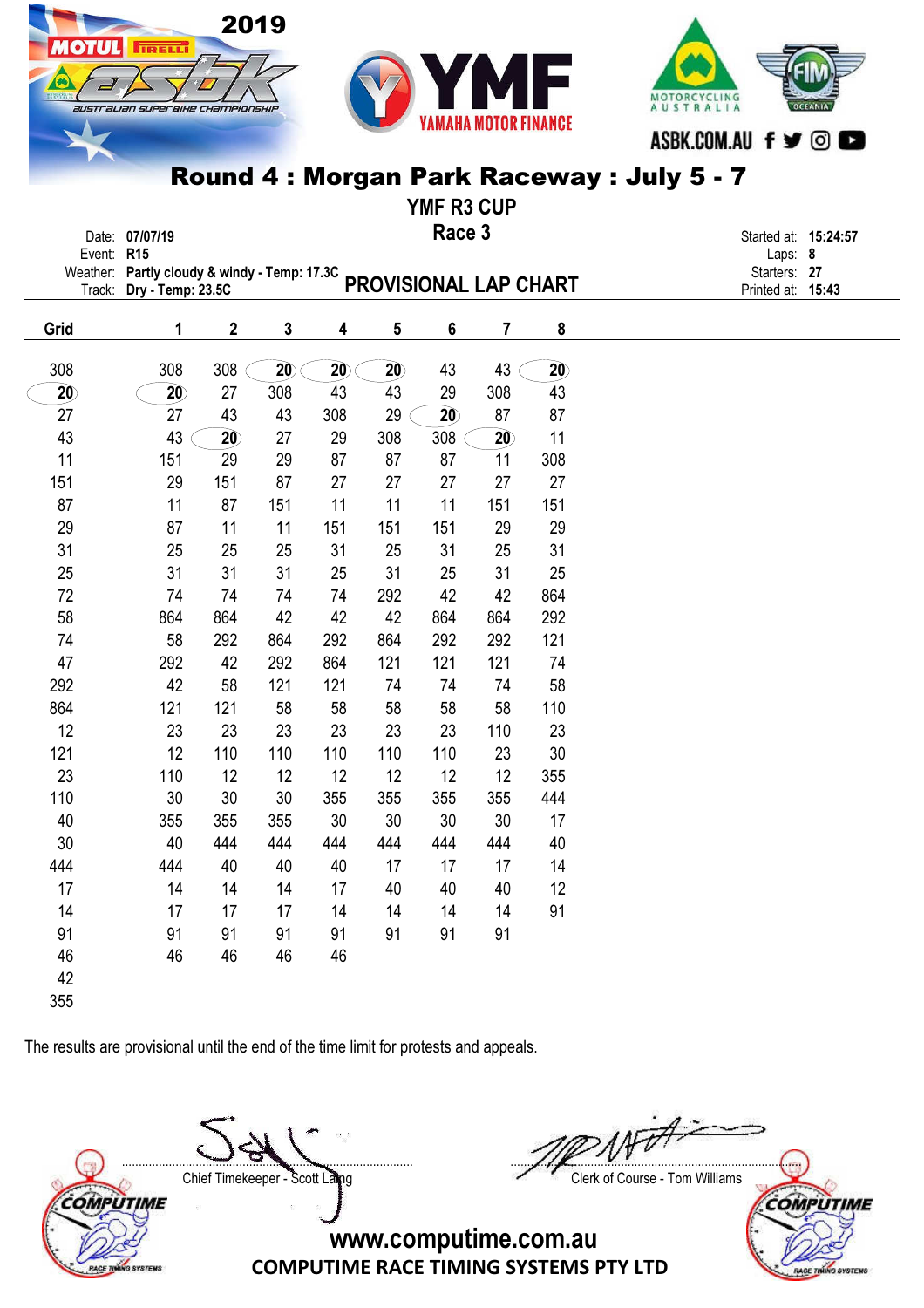



YMF R3 CUP

|                      | Date: 07/07/19           |        |                     | Race 3 |                                                                                         |        |                    | Started at: <b>15:24:57</b> |                |
|----------------------|--------------------------|--------|---------------------|--------|-----------------------------------------------------------------------------------------|--------|--------------------|-----------------------------|----------------|
|                      | Event: R15               |        |                     |        |                                                                                         |        |                    | Laps: 8                     |                |
|                      | Weather:                 |        |                     |        | Partly cloudy & windy - Temp: 17.3C<br>Drv - Temp: 23.5C PROVISIONAL BEST PARTIAL TIMES |        |                    | Starters: 27                |                |
|                      | Track: Dry - Temp: 23.5C |        |                     |        |                                                                                         |        |                    | Printed at: 15:43           |                |
|                      | Split 1                  |        | Split 2             |        | Split 3                                                                                 |        | <b>LAP</b>         |                             |                |
| Pos                  | Name                     | Time   | Name                | Time   | Name                                                                                    | Time   | Name               | Ideal                       | <b>Fastest</b> |
|                      | H. KHOURI                | 28.503 | Z. LEVY             | 28.933 | <b>B. DEMMERY</b>                                                                       | 25.518 | <b>B. DEMMERY</b>  | 1:23.199                    | 1:23.518       |
| $\mathbf{2}^{\circ}$ | H. VOIGHT                | 28.546 | H. FORD             | 28.961 | H. VOIGHT                                                                               | 25.673 | Z. LEVY            | 1:23.281                    | 1:23.798       |
| 3                    | J. LYTRAS                | 28.555 | M. STAUFFER         | 29.008 | L. TAYLOR                                                                               | 25.702 | H. VOIGHT          | 1:23.293                    | 1:23.656       |
| 4                    | H. FORD                  | 28.571 | H. VOIGHT           | 29.074 | M. STAUFFER                                                                             | 25.744 | H. FORD            | 1:23.354                    | 1:23.610       |
| 5                    | Z. LEVY                  | 28.573 | <b>B. DEMMERY</b>   | 29.088 | Z. LEVY                                                                                 | 25.775 | <b>H. KHOURI</b>   | 1:23.449                    | 1:23.923       |
| 6                    | <b>B. DEMMERY</b>        | 28.593 | J. LYTRAS           | 29.124 | H. KHOURI                                                                               | 25.785 | <b>J. LYTRAS</b>   | 1:23.471                    | 1:24.054       |
| $\overline{7}$       | L. TAYLOR                | 28.776 | H. KHOURI           | 29.161 | J. LYTRAS                                                                               | 25.792 | <b>M. STAUFFER</b> | 1:23.622                    | 1:23.900       |
| 8                    | M. STAUFFER              | 28.870 | L. TAYLOR           | 29.295 | H. FORD                                                                                 | 25.822 | <b>L. TAYLOR</b>   | 1:23.773                    | 1:23.799       |
| 9                    | T. HALL                  | 28.943 | L. JHONSTON         | 29.430 | T. HALL                                                                                 | 26.016 | <b>T. HALL</b>     | 1:24.539                    | 1:24.844       |
| 10                   | J. ROULSTONE             | 29.122 | T. HALL             | 29.580 | K. O'CONNELL                                                                            | 26.098 | <b>K. O'CONNEL</b> | 1:24.918                    | 1:25.681       |
| 11                   | K. O'CONNELL             | 29.146 | K. O'CONNELL        | 29.674 | T. ADAMSON                                                                              | 26.391 | <b>L. JHONSTON</b> | 1:25.049                    | 1:25.212       |
| 12 <sup>°</sup>      | L. JHONSTON              | 29.196 | R. SMITH            | 29.718 | L. JHONSTON                                                                             | 26.423 | <b>J. ROULSTON</b> | 1:25.389                    | 1:25.599       |
| 13                   | T. ADAMSON               | 29.337 | <b>J. ROULSTONE</b> | 29.775 | R. SMITH                                                                                | 26.448 | <b>T. ADAMSON</b>  | 1:25.579                    | 1:25.709       |
| 14                   | R. SMITH                 | 29.424 | T. ADAMSON          | 29.851 | J. ROULSTONE                                                                            | 26.492 | R. SMITH           | 1:25.590                    | 1:25.890       |
| 15                   | R. OUGHTRED              | 29.561 | R. OUGHTRED         | 29.860 | R. OUGHTRED                                                                             | 26.613 | <b>R. OUGHTRE</b>  | 1:26.034                    | 1:26.441       |
| 16                   | Z. PETTENDY              | 29.605 | J. HALL             | 29.992 | M. KUHNE                                                                                | 26.615 | J. HALL            | 1:26.615                    | 1:26.615       |
| 17                   | J. HALL                  | 29.817 | M. KUHNE            | 30.101 | J. HALL                                                                                 | 26.806 | Z. PETTENDY        | 1:26.757                    | 1:26.757       |
| 18                   | L. BROWN                 | 29.832 | S. KAPILAWI-JAME    | 30.170 | Z. PETTENDY                                                                             | 26.945 | <b>M. KUHNE</b>    | 1:26.826                    | 1:27.073       |
| 19                   | S. KAPILAWI-JAME         | 29.940 | Z. PETTENDY         | 30.207 | L. BROWN                                                                                | 27.058 | S. KAPILAWI-       | 1:27.236                    | 1:27.413       |
| 20                   | J. BLENKIN               | 29.986 | L. BROWN            | 30.457 | J. BLENKIN                                                                              | 27.124 | <b>L. BROWN</b>    | 1:27.347                    | 1:27.526       |
| 21                   | M. KUHNE                 | 30.110 | J. BLENKIN          | 30.547 | S. KAPILAWI-JAME                                                                        | 27.126 | <b>J. BLENKIN</b>  | 1:27.657                    | 1:27.744       |
| 22                   | R. MOSCARDINI            | 30.477 | R. MOSCARDINI       | 30.975 | R. MOSCARDINI                                                                           | 27.717 | <b>R. MOSCARDI</b> | 1:29.169                    | 1:29.330       |
| 23                   | J. CZMOK                 | 31.048 | H. DIPLOCK          | 31.213 | H. DIPLOCK                                                                              | 27.958 | H. DIPLOCK         | 1:30.512                    | 1:30.633       |
| 24                   | S. FAIRBROTHER           | 31.206 | S. FAIRBROTHER      | 31.341 | S. FAIRBROTHER                                                                          | 28.008 | J. CZMOK           | 1:30.521                    | 1:30.875       |
| 25                   | H. DIPLOCK               | 31.341 | J. CZMOK            | 31.393 | J. CZMOK                                                                                | 28.080 | <b>S. FAIRBROT</b> | 1:30.555                    | 1:31.010       |
| 26                   | J. ANDREWS               | 31.457 | <b>J. ANDREWS</b>   | 31.500 | <b>J. ANDREWS</b>                                                                       | 28.111 | <b>J. ANDREWS</b>  | 1:31.068                    | 1:31.231       |

27 L. O'BRIEN 32.300 L. O'BRIEN 32.382 L. O'BRIEN 29.083 L. O'BRIEN 1:33.765 1:33.930

The results are provisional until the end of the time limit for protests and appeals.

2019

Ш

**TRELL** 

austrauan superaixe championskii

COMPUTIME CACE TINING SYSTEMS

....................................................................................... ....................................................................................... Chief Timekeeper - Scott Laing Chief Timekeeper - Scott Laing

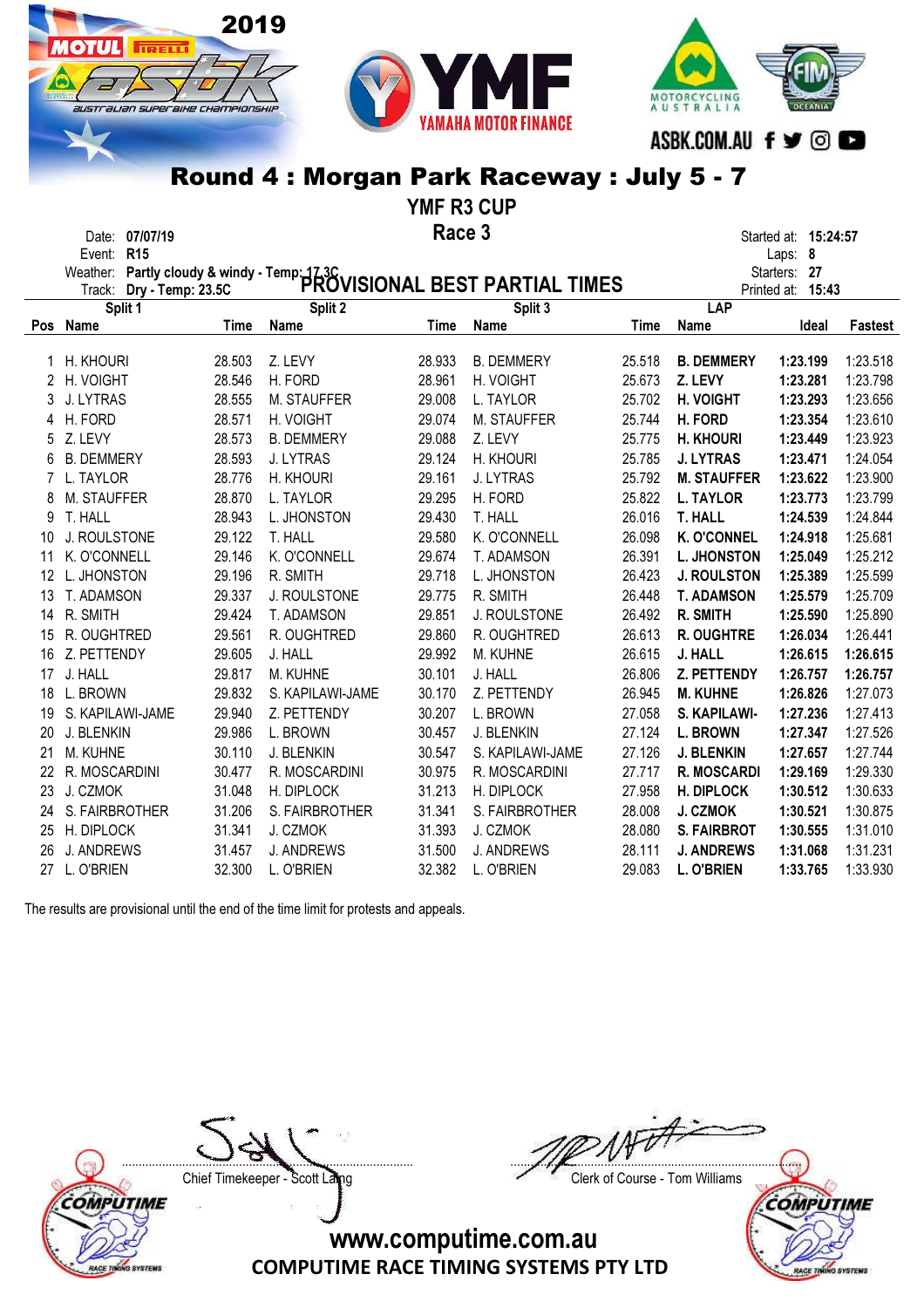





YMF R3 CUP PROVISIONAL ROUND POINTS

| YMF R3 CUP |     |                         |                |                |                |                         |
|------------|-----|-------------------------|----------------|----------------|----------------|-------------------------|
|            |     |                         | Rnd 2          | Rnd 2          | Rnd 2          |                         |
| Pos        | No  | Name                    | Race 1         | Race 2         | Race 3         | Total                   |
| 1          | 87  | Zac LEVY                | 25             | 20             | 18             | 63                      |
| 2          | 308 | John LYTRAS             | 20             | 25             | 16             | 61                      |
| 3          | 20  | Hunter FORD             | 18             | 16             | 25             | 59                      |
| 4          | 43  | Harry KHOURI            | 16             | 18             | 20             | 54                      |
| 5          | 11  | <b>Brandon DEMMERY</b>  | 17             | 15             | 17             | 49                      |
| 6          | 29  | Harrison VOIGHT         | 15             | 17             | 13             | 45                      |
| 7          | 27  | Max STAUFFER            | 14             | 14             | 15             | 43                      |
| 8          | 151 | Locky TAYLOR            | 13             | 9              | 14             | 36                      |
| 9          | 25  | Luke JHONSTON           | 12             | 12             | 11             | 35                      |
| 10         | 31  | <b>Travis HALL</b>      | 9              | 13             | 12             | 34                      |
| 11         | 74  | Jacob ROULSTONE         | 11             | 11             | $\overline{7}$ | 29                      |
| 12         | 292 | Ryan SMITH              | 8              | 7              | 9              | 24                      |
| 13         | 864 | <b>Tristan ADAMSON</b>  | 5              | 8              | 10             | 23                      |
| 14         | 42  | Kyle O'CONNELL          | 10             | 10             |                | 20                      |
| 15         | 58  | Mitch KUHNE             | $\overline{7}$ | 6              | 6              | 19                      |
| 16         | 121 | Reece OUGHTRED          |                | 5              | 8              | 13                      |
| 17         | 23  | Josh HALL               | 3              | 4              | 4              | 11                      |
| 18         | 110 | Zak PETTENDY            | 4              |                | 5              | 9                       |
| 19         | 30  | Stephany KAPILAWI-JAMES | 2              | 1              | 3              | $\,6$                   |
| 20         | 355 | Laura BROWN             |                | 3              | $\overline{2}$ | $\,6\,$                 |
| 21         | 47  | Zylas BUNTING           | 6              |                |                | 6                       |
| 22         | 12  | John BLENKIN            |                | $\overline{2}$ |                | $\overline{\mathbf{c}}$ |
| 23         | 444 | Ryan MOSCARDINI         |                |                | 1              |                         |

COMPUTIME RACE TINING SYSTEMS

....................................................................................... ....................................................................................... Chief Timekeeper - Scott Laing Chief Timekeeper - Scott Laing

**SYSTEMS** 

**RACE TE** 

#### COMPUTIME www.computime.com.au COMPUTIME RACE TIMING SYSTEMS PTY LTD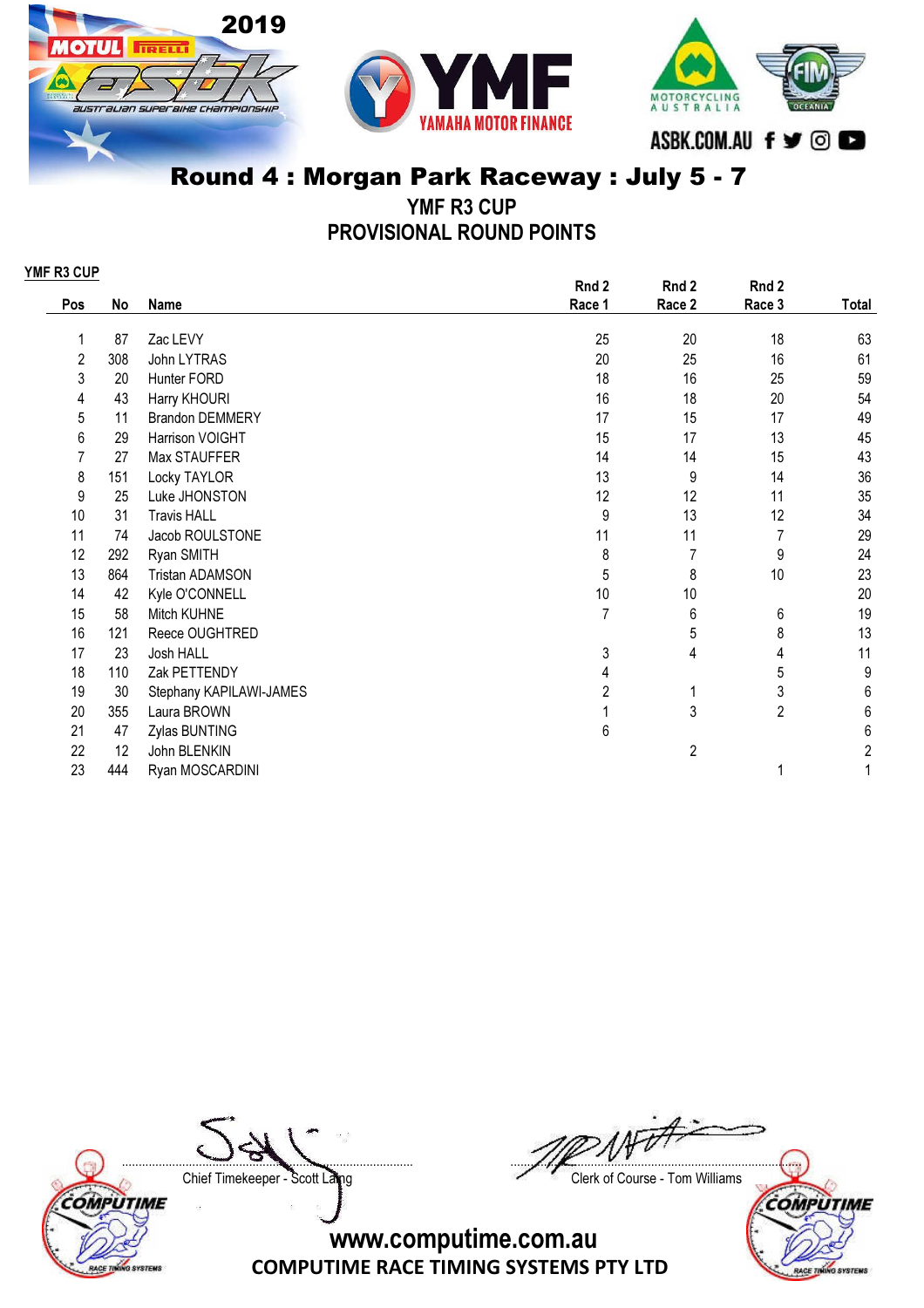





YMF R3 CUP

PROVISIONAL PROGRESSIVE SERIES POINTS

| YMF R3 CUP     |     |                         |                |                         |                |                |                  |
|----------------|-----|-------------------------|----------------|-------------------------|----------------|----------------|------------------|
|                |     |                         | Rnd 1          | Rnd 2                   | Rnd 2          | Rnd 2          |                  |
| Pos            | No  | <b>Name</b>             | W/fld          | Race 1                  | Race 2         | Race 3         | Total            |
| 1              | 308 | John LYTRAS             | 63             | 20                      | 25             | 16             | 124              |
| 2              | 27  | Max STAUFFER            | 70             | 14                      | 14             | 15             | 113              |
| 3              | 20  | Hunter FORD             | 51             | 18                      | 16             | 25             | 110              |
| 4              | 87  | Zac LEVY                | 45             | 25                      | 20             | 18             | 108              |
| 5              | 43  | Harry KHOURI            | 32             | 16                      | 18             | 20             | 86               |
| 6              | 151 | Locky TAYLOR            | 50             | 13                      | 9              | 14             | 86               |
| $\overline{7}$ | 11  | <b>Brandon DEMMERY</b>  | 36             | 17                      | 15             | 17             | 85               |
| 8              | 31  | <b>Travis HALL</b>      | 42             | 9                       | 13             | 12             | 76               |
| 9              | 25  | Luke JHONSTON           | 33             | 12                      | 12             | 11             | 68               |
| 10             | 74  | Jacob ROULSTONE         | 20             | 11                      | 11             | $\overline{7}$ | 49               |
| 11             | 72  | Ben BAKER               | 47             |                         |                |                | 47               |
| 12             | 58  | Mitch KUHNE             | 27             | $\overline{7}$          | 6              | 6              | 46               |
| 13             | 29  | Harrison VOIGHT         |                | 15                      | 17             | 13             | 45               |
| 14             | 864 | <b>Tristan ADAMSON</b>  | 21             | 5                       | 8              | 10             | 44               |
| 15             | 42  | Kyle O'CONNELL          | 23             | 10                      | 10             |                | 43               |
| 16             | 292 | Ryan SMITH              | 9              | 8                       | $\overline{7}$ | 9              | 33               |
| 17             | 47  | Zylas BUNTING           | 26             | 6                       |                |                | 32               |
| 18             | 121 | Reece OUGHTRED          | 17             |                         | 5              | 8              | 30               |
| 19             | 22  | Keegan PICKERING        | 14             |                         |                |                | 14               |
| 20             | 23  | Josh HALL               |                | 3                       | 4              | 4              | 11               |
| 21             | 110 | Zak PETTENDY            |                | 4                       |                | 5              | $\boldsymbol{9}$ |
| 22             | 15  | <b>Bronson PICKETT</b>  | 8              |                         |                |                | 8                |
| 23             | 30  | Stephany KAPILAWI-JAMES |                | $\overline{\mathbf{c}}$ | 1              | $\sqrt{3}$     | $\boldsymbol{6}$ |
| 24             | 355 | Laura BROWN             |                | 1                       | 3              | $\overline{2}$ | $\boldsymbol{6}$ |
| 25             | 12  | John BLENKIN            | 4              |                         | $\overline{2}$ |                | 6                |
| 26             | 282 | Cameron AGOSTINI        | 5              |                         |                |                | 5                |
| 27             | 444 | Ryan MOSCARDINI         | 2              |                         |                | 1              | 3                |
| 28             | 89  | Kristian AGOSTINI       | $\overline{2}$ |                         |                |                | $\overline{c}$   |
| 29             | 40  | Jeremy CZMOK            |                |                         |                |                | 1                |

COMPUTIME RACE TINING SYSTEMS

....................................................................................... ....................................................................................... Chief Timekeeper - Scott Laing Chief Timekeeper - Scott Laing COMPUTIME

**SYSTEMS** 

**RACE TE**